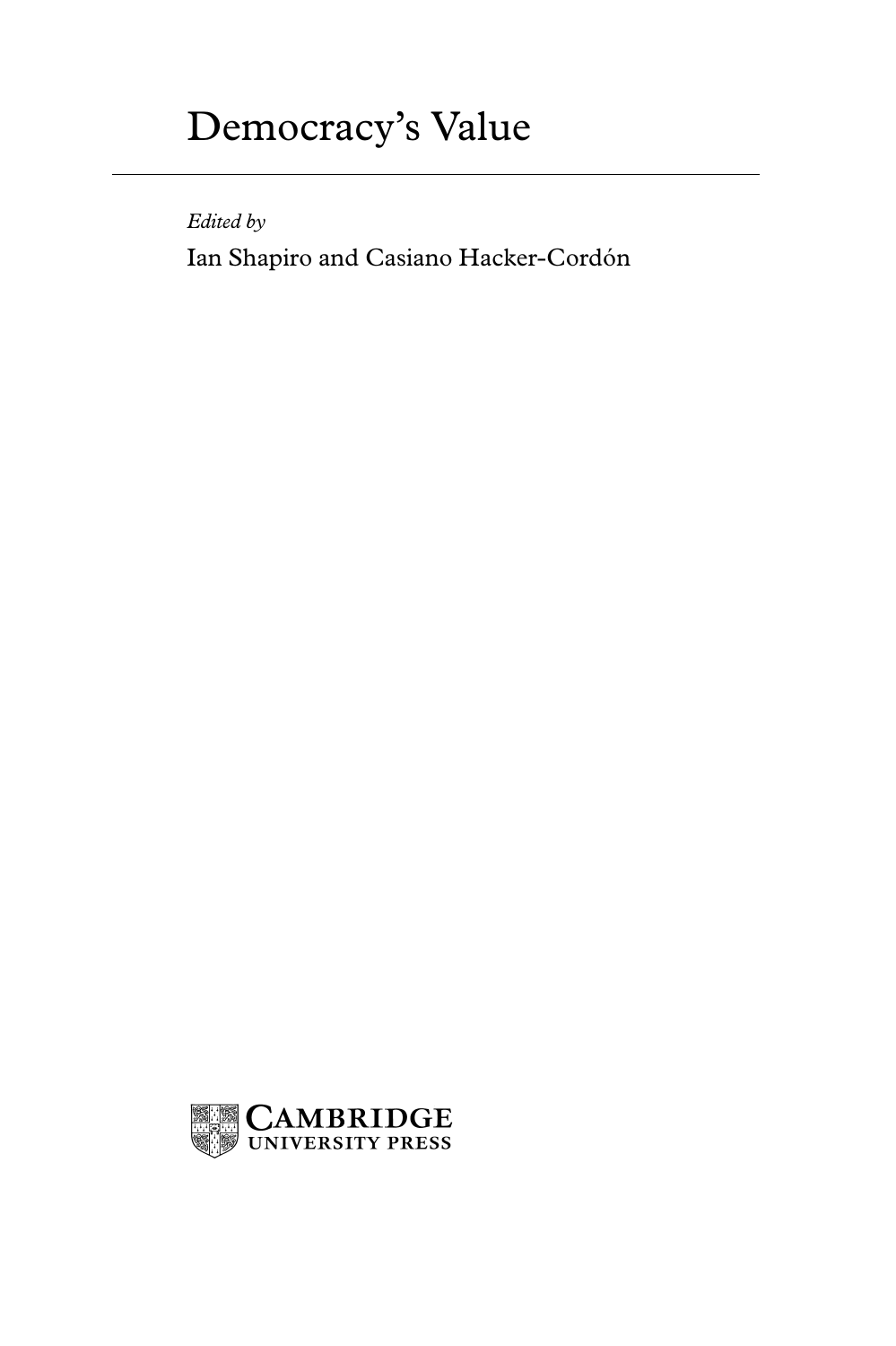published by the press syndicate of the university of cambridge The Pitt Building, Trumpington Street, Cambridge, United Kingdom

cambridge university press The Edinburgh Building, Cambridge, CB2 2RU, UK

http://www.cup.cam.ac.uk

40 West 20th Street, New York, NY 10011-4211, USA http://www.cup.org 10 Stamford Road, Oakleigh, Melbourne 3166, Australia

 $\oslash$  Cambridge University Press 1999

This book is in copyright. Subject to statutory exception and to the provisions of relevant collective licensing agreements, no reproduction of any part may take place without the written permission of Cambridge University Press.

First published 1999

Printed in the United Kingdom at the University Press, Cambridge

Typeset in 10/12pt Plantin [ce]

A catalogue record for this book is available from the British Library

ISBN 0 521 64357 0 hardback ISBN 0 521 64388 0 paperback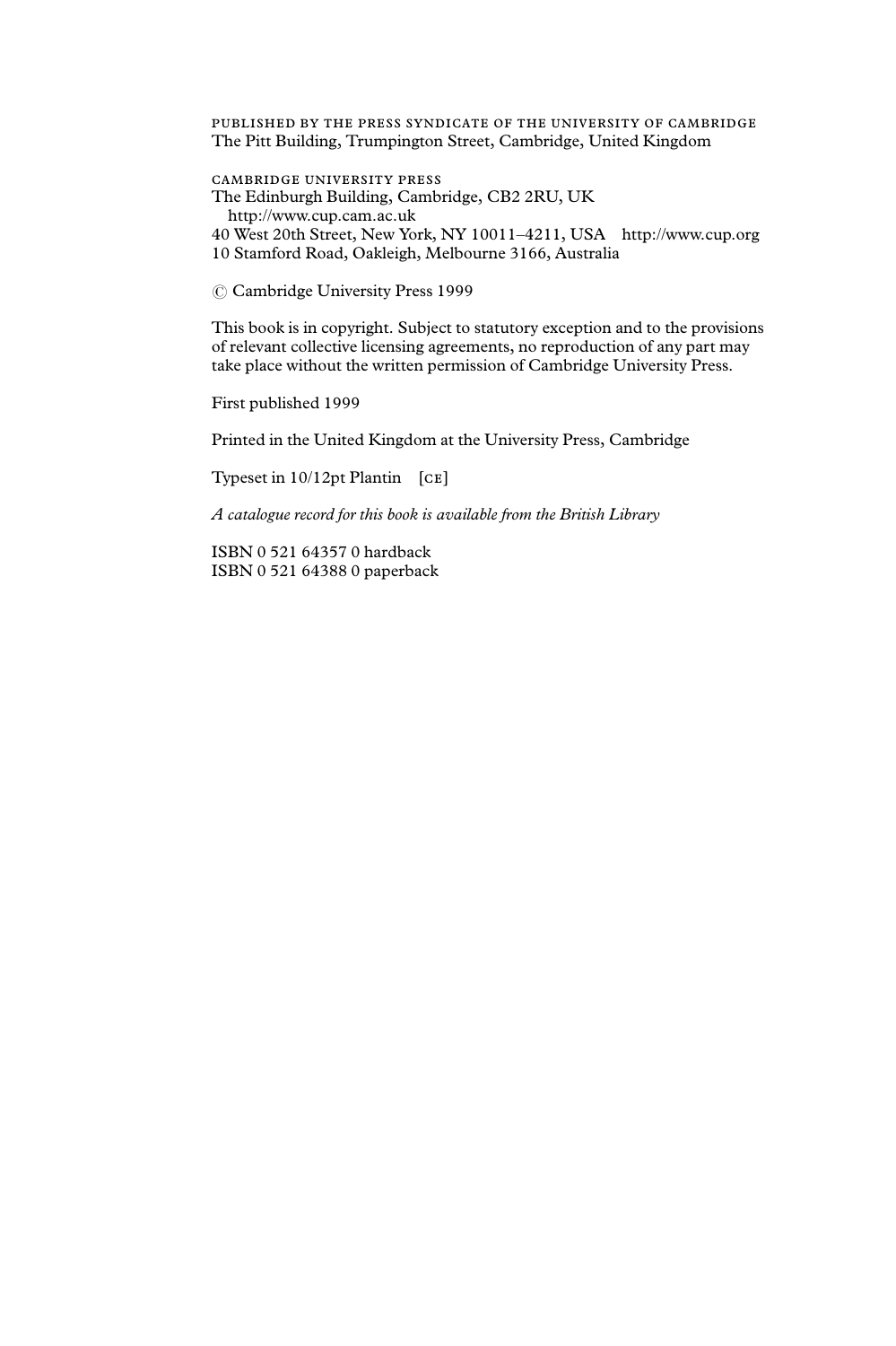# **Contents**

| List of contributors<br>Preface |                                                                                                              | page xi<br><b>X111</b> |
|---------------------------------|--------------------------------------------------------------------------------------------------------------|------------------------|
|                                 | 1. Promises and disappointments: reconsidering<br>democracy's value<br>IAN SHAPIRO and CASIANO HACKER-CORDÓN | $\mathbf{1}$           |
|                                 | Part I: Minimal democracy                                                                                    | 21                     |
|                                 | 2. Minimalist conception of democracy: a defense<br><b>ADAM PRZEWORSKI</b>                                   | 23                     |
|                                 | 3. Does democracy engender justice?<br>JOHN E. ROEMER                                                        | 56                     |
| 4.                              | Democracy and other goods<br>PARTHA DASGUPTA and ERIC MASKIN                                                 | 69                     |
|                                 | Part II: Beyond minimalism                                                                                   | 91                     |
| 5.                              | Democracy and development: a complex relationship<br>PRANAB BARDHAN                                          | 93                     |
|                                 | 6. Death and taxes: extractive equality and the development<br>of democratic institutions<br>MARGARET LEVI   | 112                    |
| 7.                              | Democracy and development?<br><b>JOHN DUNN</b>                                                               | 132                    |
| 8.                              | State, civil society, and social justice<br>IRIS MARION YOUNG                                                | 141                    |
| 9.                              | Republican freedom and contestatory democratization<br>PHILIP PETTIT                                         | 163                    |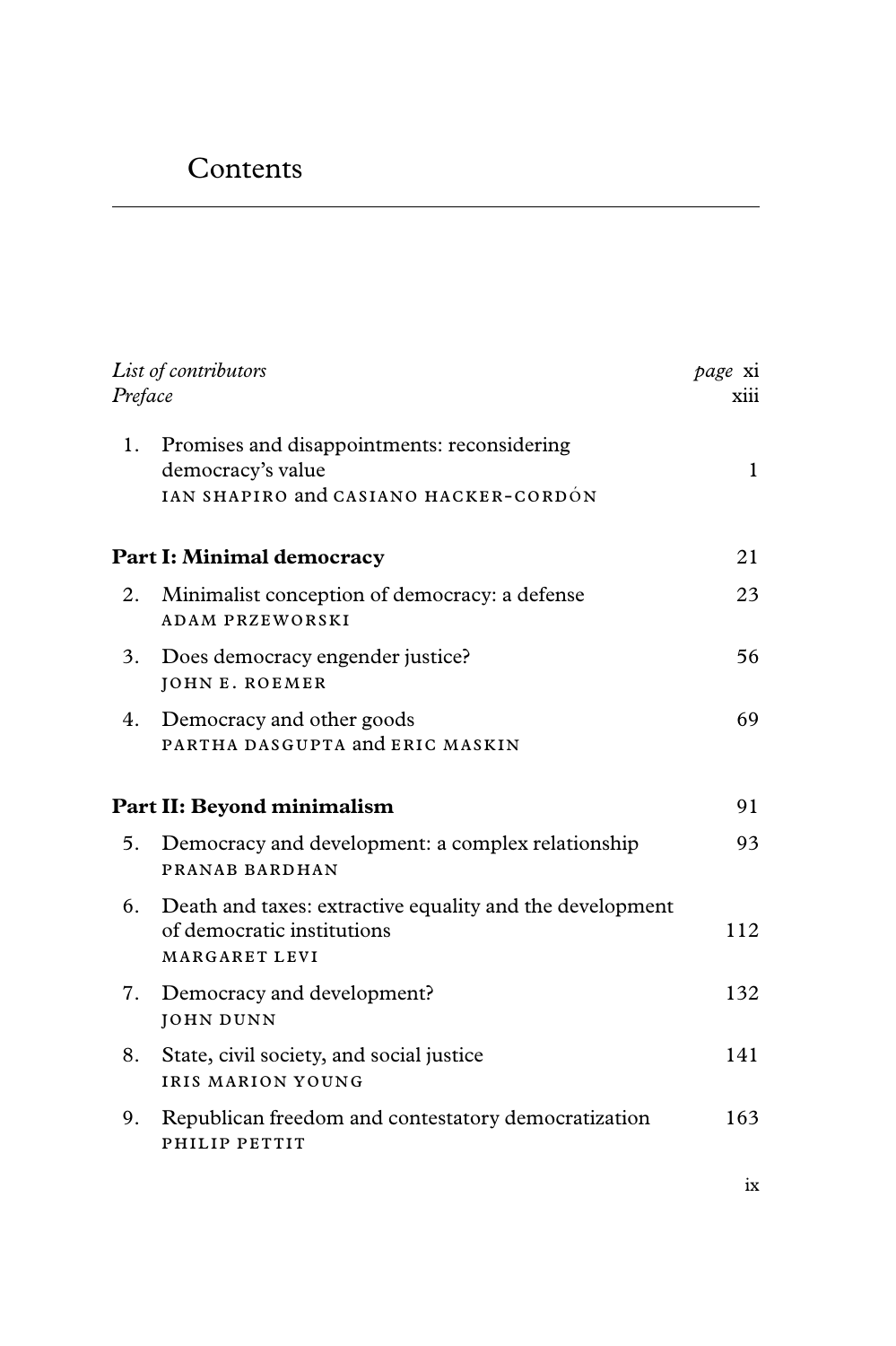|  | 10. Contestatory democracy versus real freedom for all | 191 |
|--|--------------------------------------------------------|-----|
|  | PHILIPPE VAN PARIJS                                    |     |

| Index | 199 |
|-------|-----|
|-------|-----|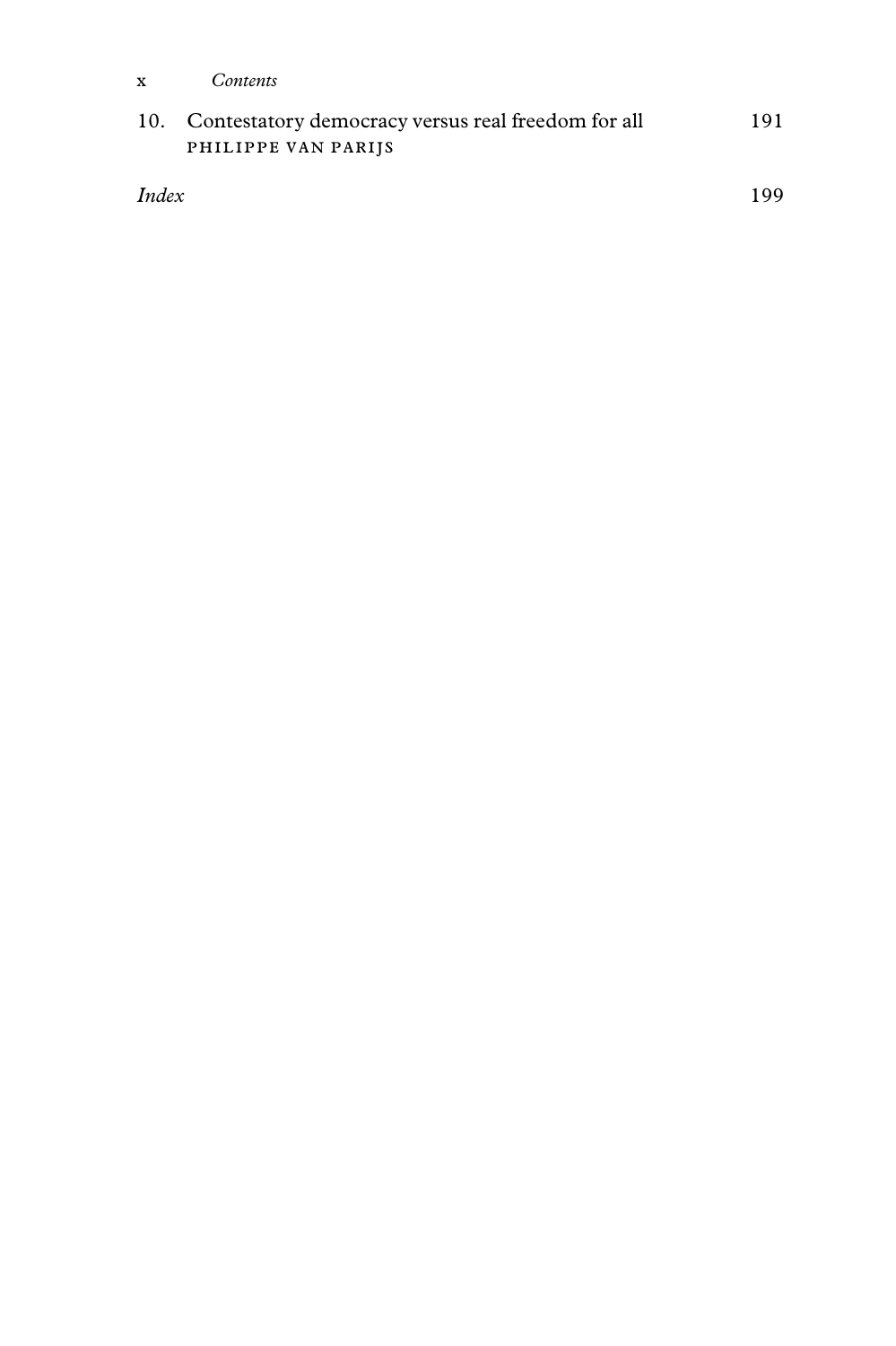## 1 Promises and disappointments: reconsidering democracy's value

## Ian Shapiro and Casiano Hacker-Cordón

Democrats expect much of democracy. They expect to participate in making the collective decisions that govern them. They expect these decisions to be informed by extensive public deliberation. They expect those who lead public discussion and implement the collective will to be held accountable for their actions by the electorate. Democrats also expect democracy to help make the world a better place. They believe it will diminish injustice and oppression, and bring reason to bear on the organization of collective life. Nor does this exhaust the list. Democracy is often touted as diminishing the likelihood of war, protecting human freedom, and facilitating economic growth. It might be going too far to say democracy is all things to all people, but it is fair to say that there is a strong propensity to associate democracy with a wide array of activities and outcomes that people value.

In reality, democracy often disappoints. Both in its operation and its consequences it fails to live up to the promise people associate with it. Usually, democratic participation is fleeting, accountability is little more than nominal, and the true mechanics of "democratic" decisions are obscure. Far from reducing injustice and oppression, grinding poverty in the midst of opulent wealth persists in democracies across the world. Democracies find sustenance in prejudice as often as in reason, and they seem compatible with policies that single out vulnerable minorities for maltreatment. Democracies manage to avoid war only with one another. Economic growth can occur as well without democracy as with it, and when the two go together it is unclear that the latter has much causal responsibility for the former. At best we can perhaps say that the democratic ideal lives in adaptive tension with the political realities in most so-called democracies. At worst it provides a misleading gloss for practices that scarcely deserve the name.

This has been true from the beginning. The ancient understanding of democracy centered on the egalitarian idea of ruling and being ruled in turn. Yet citizenship was so restricted in the slave-owning and patriarchal "democratic" Greek city-states where the ideal was developed that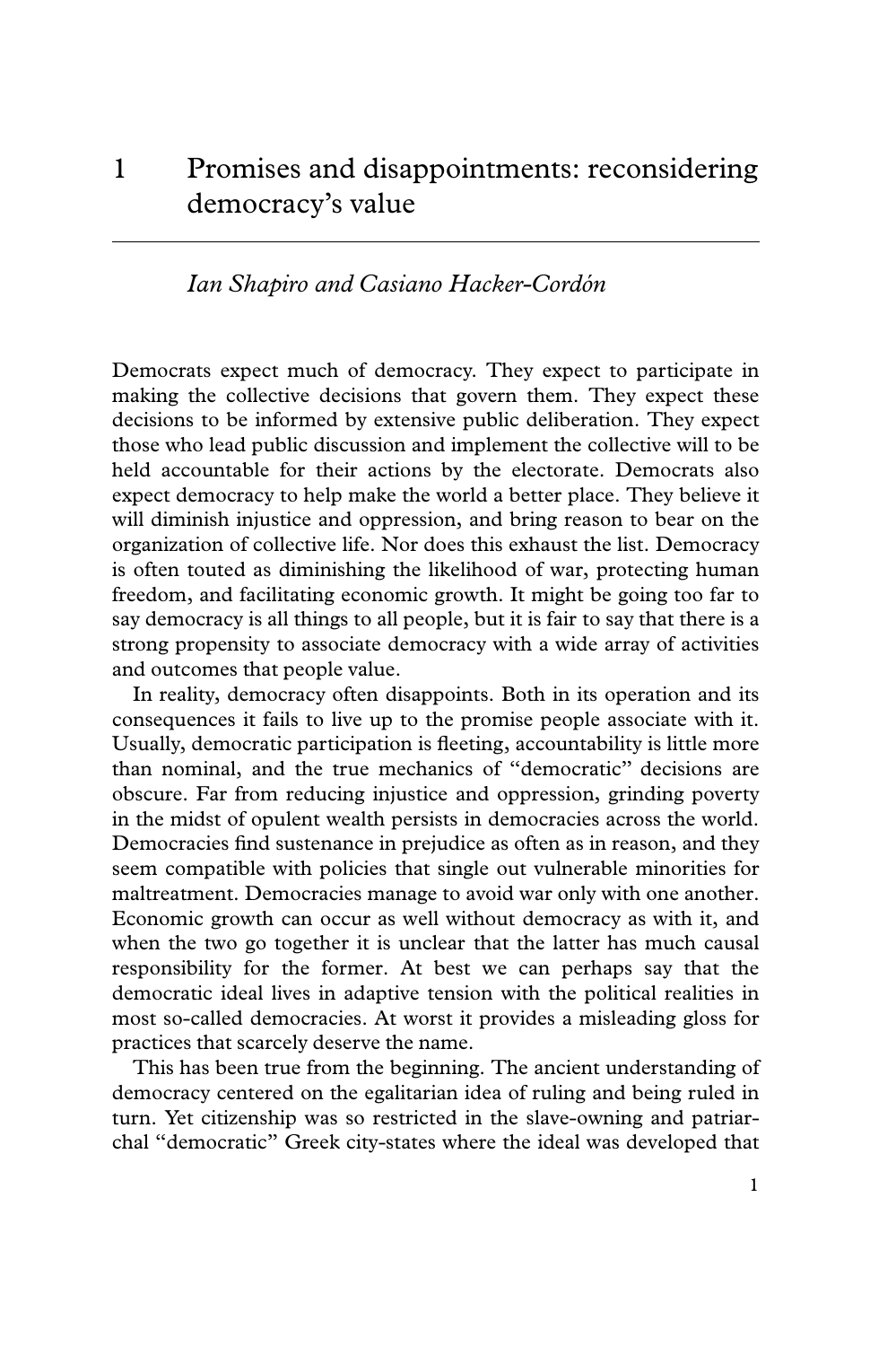in reality this turned out to be a decidedly superficial egalitarianism. Among those recognized as citizens a measure of truncated democracy prevailed, perhaps, yet this proved compatible with the maintenance of a social order that few today could defend as even minimally democratic. On inspection, ancient democracy turns out to have lived more in the minds of philosophers than in the realities of politics on the ground. Nor has any subsequent form of political organization lived up to the egalitarian dimension of the ancient ideal. To be governed by it, a society would have to be small and homogeneous. It would have to be marked by high levels of like-mindedness and trust among citizens, underpinned by common interests on most major issues of collective concern. The world would have to be comparatively simple, requiring few technical or professional skills for governing. It also would have to be a world in which no permanent political bureaucracy was required.

Some of these features were exhibited in the small principalities Jean-Jacques Rousseau (1968 [1762]) had in mind when writing The Social Contract, but even he was forced to abandon the ancient ideal of ruling and being ruled in turn. He replaced it with two ideas that were to become building blocks in the theory of representative government. One was the idea of the "general will," which he famously  $-$  if imprecisely  $$ described as the "sum of the difference" which results from finding "the sum of individual desires" and subtracting "the pluses and minuses which cancel each other out." The other was the notion of a lawgiver, among whose tasks was to discern and act on the general will. In these ideas we see in embryonic form a view of a type of democracy in which such institutional devices as electoral systems express the population's will, which in turn operates to direct and constrain the actions of public officials. It is often described, following Schumpeter (1942), as the classical theory of democracy, even if it is really a neoclassical view: an adaptation of the ancient theory to what were thought to be the realities of eighteenth-century European politics.

Rousseau was still thinking of homogeneous principalities in which the entire populace could meet in the town square, a far cry from politics in modern democracies. Their landscapes are large, sometimes continental, with populations of multiple millions. They are marked by conflicting interests revolving around market dynamics, gender, racial, and cultural divisions. They are governed by professional politicians who must work with autonomous bureaucracies over which they exert limited control, not to mention transnational forces and institutions before which they often stand powerless. Citizen oversight over politicians who "represent" them is arguably *de minimus* when compared to the influence exerted by well-heeled financial contributors in an age of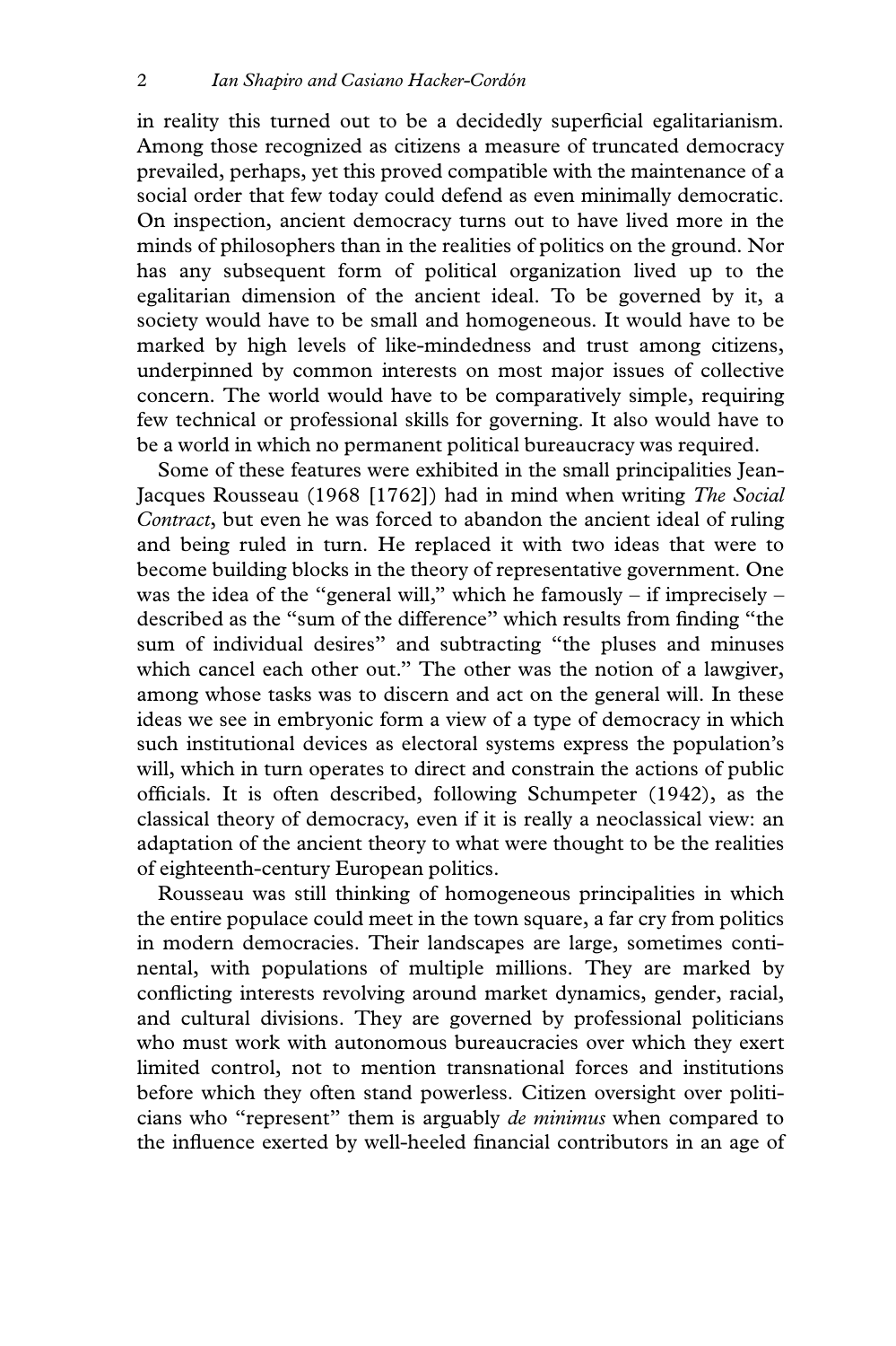multimillion-dollar television campaigns. Voters do little, even, to set political agendas. As political participants they are but infinitesimal voices in periodic retrospective judgments as to how a government has done. The administration can be returned to office, or rejected in favor of the alternative (usually there is only one) that will be similarly judged in the not too distant future. This reality bears scant resemblance to the classical ideal of representative government in accordance with a general will, not to mention the ancient one of ruling and being ruled in turn.

Perhaps Rousseau's ideal can be rethought by reference to the distinction between ideal and non-ideal theory, yet still retain a purchase on contemporary politics. What we have come to know as representative government might not be fully representative, but, on this line of thinking, we would identify it as a reasonable second-best approximation, given contemporary conditions. Modern electoral procedures might not rationally encapsulate the collective will, but perhaps they do as well as can be done among large heterogeneous populations. And modern democracies might not be inclusively egalitarian, but what is the force of this criticism if no more inclusive system has been shown to be durable in the contemporary world? Likewise with the other goods people associate with democracy. Its failure to deliver on expectations that it will reduce injustice and inequality, attenuate violent conflict, or promote sustained economic growth is cast in a different light if in the non-ideal world of the second-best. To describe a system as democratic, on this view, is partly to make a comparative judgment capturing how well it approximates the ideal as compared with the going alternatives. The oft-repeated epithet to the effect that democracy is the worst system of government, except for the others, rests on considerations of this kind.

#### I Minimalist democracy

Alluring as the comparative tack might be, it understates the difficulties that modern political theorists have identified at democracy's core. As Adam Przeworski argues in chapter 2, democracy's main operating principle  $-$  majority rule  $-$  turns out to be a poor device for achieving even second-best approximations of the classical ideal. There are good reasons to doubt that majoritarian politics converge on common interests in modern polities, that politicians in any meaningful sense are constrained by elections to represent voters' interests, or that they even pursue policies  $-$  such as egalitarian redistribution  $-$  that would benefit an unambiguous majority of the citizenry. Przeworski makes a powerful case that the principal arguments that have been advanced to the effect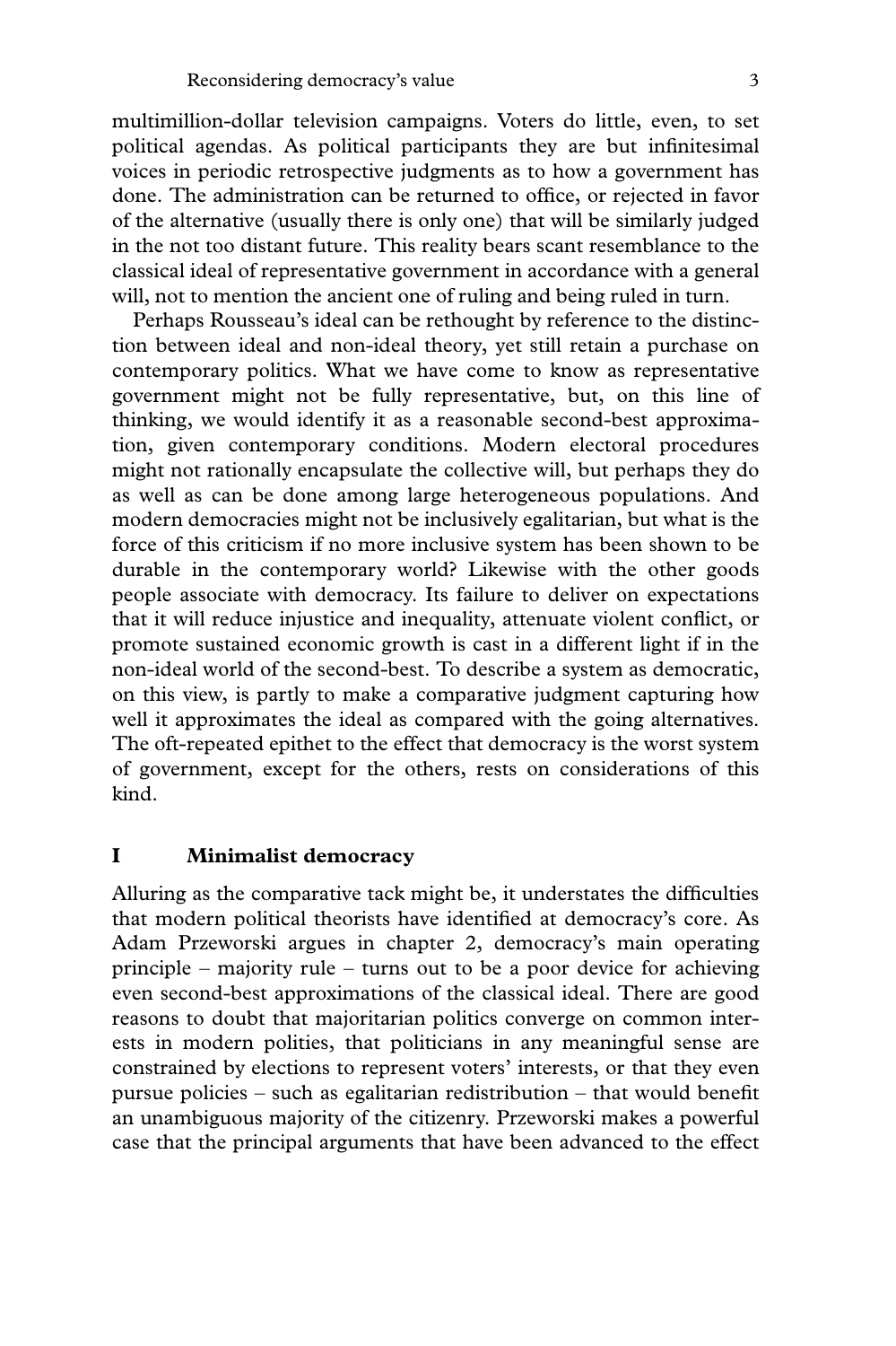that democracy can be expected to achieve these results are unsuccessful. Accordingly, if democracy is to be defended it must be on minimalist grounds, detached from the classical expectation that it can rationally represent a general will, not to mention the widespread impulse to argue that it produces ancillary benefits such as egalitarian redistribution. While on a pure operation of democratic procedures in the light of the median-voter model, people have good deductive reasons to expect egalitarian redistribution, in actual practice such is not the case. One explanation for this, among the several Przeworski discusses without endorsing, is the mechanism of the state's structural dependence on capital. Voters, who know that capitalists make decentralized decisions in reaction to state policies, must factor in the deadweight losses that should be expected if redistributive policies are pursued beyond a certain point  $-$  as when high marginal tax rates result in declining investment. Accordingly, they temper their redistributive demands, reinforcing a circumstance in which democratic governments are structurally dependent on private capital. At any rate, whether the state's structural dependence on capital explains it or not, it is patently clear that really existing democracy is "compatible with a fair degree of inequality.''

In the modern world driven by endemic conflicting interests, democracy's value derives not from the promise of redistribution, but rather from the possibility it holds out of managing conflict peacefully. This is the core idea Przeworski adapts from Schumpeter's Capitalism, Socialism and Democracy (1942), the work that is perhaps singly most responsible for the twentieth-century abandonment of the classical theory of democracy. Schumpeter modified classical democratic theory not only by junking the idea of the general will, but also by delinking democracy's legitimacy from any pretense that politicians represent voters. Instead, Schumpeter modeled his democratic theory on the neoclassical theory of price competition: just as firms compete for business in market systems, would-be political leaders compete for votes. Although political elites must in some minimal sense be responsive to voters on this view (or at least less unresponsive than their competitors), democracy is not fundamentally about representation; it is about selling a product  $$ governmental output  $-$  in exchange for votes. The *sine qua non* of democracy, on this view, is institutionalized competition for power. Losers accept defeat in return for peace and the possibility of victory in the future. Winners are kept sober by what Przeworski describes as the "flexing muscles" inherent in majority rule. At best, majority rule is "a reading of the chances of violent conflict," and is, at the very least, a source of information about values, passions, and interests that should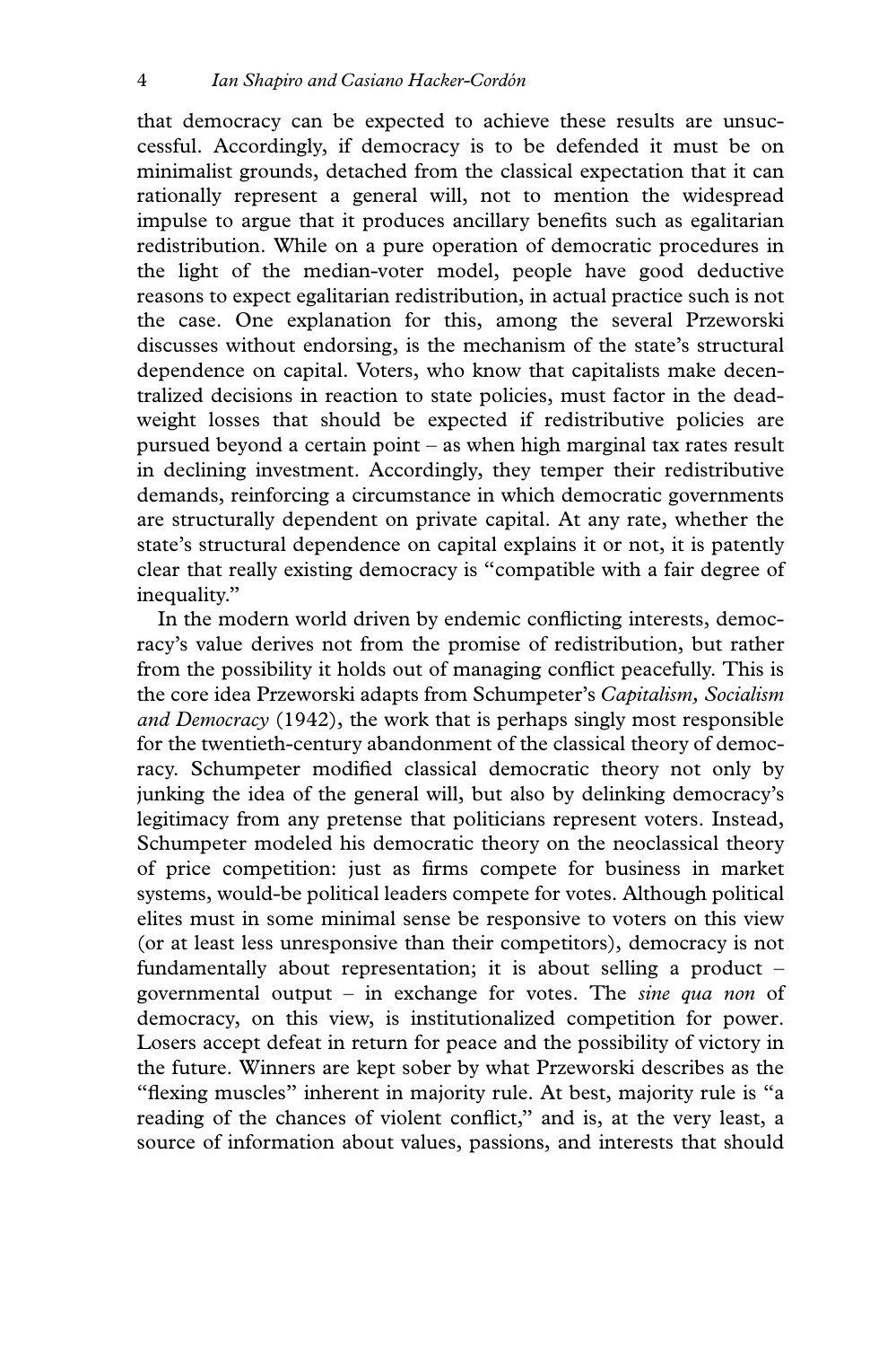be taken into account if elections are to continue as a peaceful substitute for rebellion. It does not always work, but when it does "the miracle of democracy is that conflicting political forces obey the results of voting. People who have guns obey those without them. Incumbents risk their control of governmental offices by holding elections. Losers wait for their chance to win office. Conflicts are regulated, processed according to rules, and thus limited. This is not consensus, yet not mayhem either.'' Przeworski thus endorses Engels's description of ballots as "paper stones," but not his deprecation of them. To those who reject this view as too minimal to be worth valuing, his answer is straightforward: tell that to the billions in the world who currently live without it.

John Roemer, in chapter 3, pursues further the view that it is a mistake to expect democracy to deliver many ancillary benefits. Just as those on the Left were misguided, in the 1960s, when they identified socialism as the confluence of all good things, Roemer thinks we should resist similar temptations with democracy today. In particular, he is skeptical of attempts to insist on an internal relationship between democracy and justice. Arguing that the question "does democracy engender justice?'' can be interesting only if we avoid settling it by definition, he endorses Przeworski's minimalist conception of democracy, and asks whether, as a causal matter, it should be expected to promote justice  $-$  or at least to diminish injustice. The answer, he argues, turns partly on how we comprehend justice and partly on what the distribution of interests and values is in the society in question. Roemer is willing to concede that democracy can generally be expected to promote justice of a purely procedural kind, but this is not the kind of justice that is widely embraced in the literature, and not the kind that Roemer believes ought to command allegiance. The justice that interests Roemer would involve significant diminution in income inequality in virtually all of today's market economies. How should we think about the likelihood that democracy will promote that?

Exploring this question leads Roemer to tackle the question "why do democracies based on universal suffrage not redistribute downwards more than they do, as many nineteenth-century liberals feared and some on the Left hoped that they would?'' In contradistinction to the notion that the state is structurally dependent on private capital, Roemer's solution to this puzzle relies less on speculations about prudent calculations on the part of voters, and more on the complexities of their preferences. He agrees that some factors which lead voters not to press for greater redistribution are rooted in their beliefs about its likely effects on the economy and, perhaps, themselves. Roemer speculates that these beliefs might change as voter sophistication increases and expert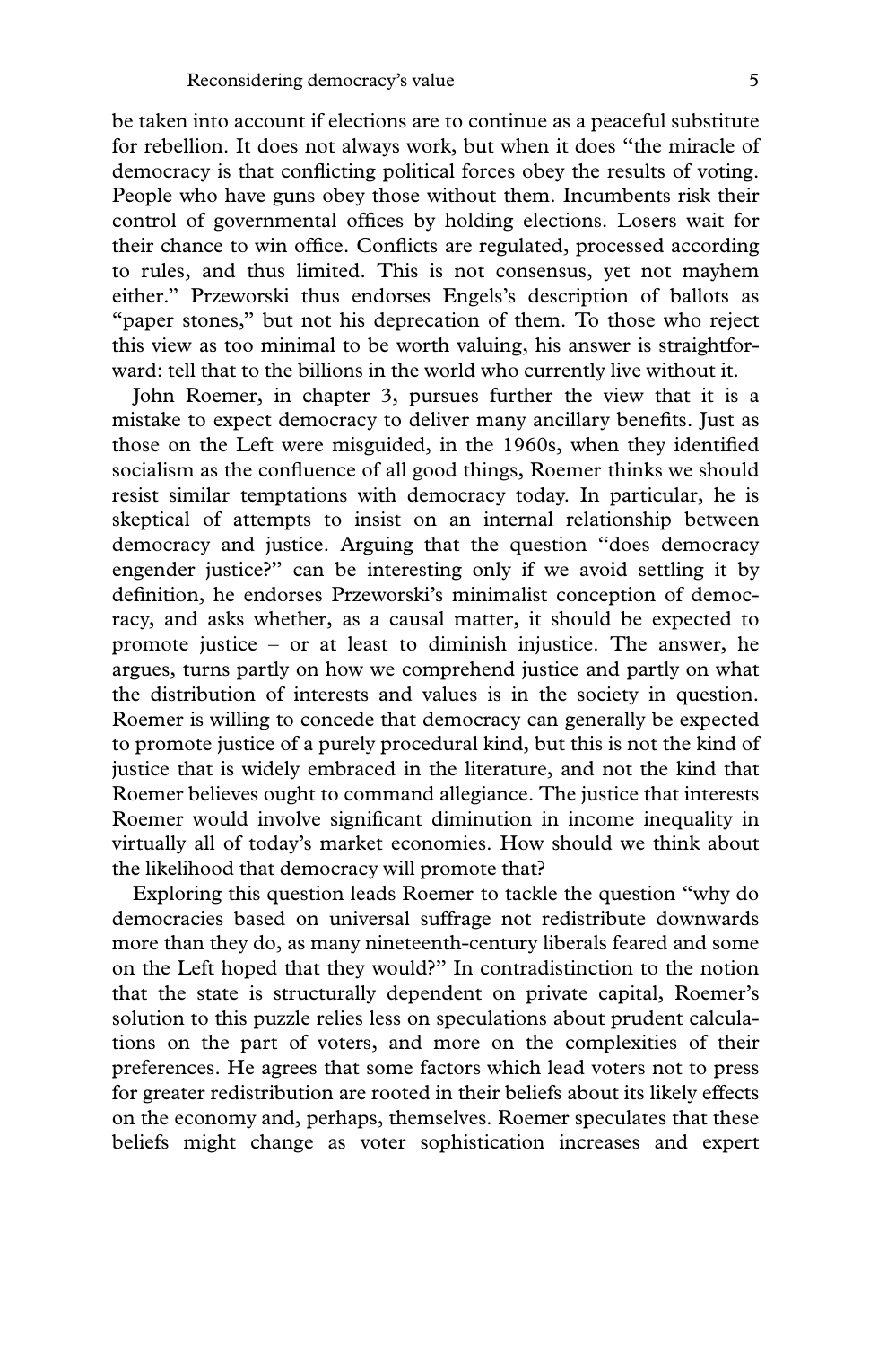opinion diverges less than it does now, favoring more redistribution. Yet there are more profound obstacles to redistribution in many democracies. Roemer observes that in circumstances where there is a high degree of agreement on values other than those relating to distributive issues, as in the Nordic countries, democracy does in fact lead to pressure for downward redistribution. But when politics are multidimensional, for instance if a left/right dimension with respect to distributive concerns is intersected by an authoritarian/libertarian dimension concerning "values," as in the United States, then vote-maximizing parties might well find it to be in their interest not to advocate strongly redistributive policies. If justice requires significant redistribution, Roemer does not think we should expect democracy to deliver much of it in this type of circumstance.

Przeworski and Roemer both offer incisive critiques of those who think democracy should be valued because it converges on the right decisions, is genuinely representative, or that it promotes other values democrats often care about, such as egalitarian justice. Trenchant as these critiques are, there is a still more fundamental one that they do not take up, deriving from Kenneth Arrow's (1951) famous impossibility theorem. Arrow showed that unless significant restrictions are placed on individual preferences, any collective decision procedure that satisfies some quite minimal conditions is subject to the possibility of "cycles" in which every apparent majority can be beaten by some other majority. Arrow's result questions the coherence of all procedures of collective decision-making. In response, democratic theorists have developed a vast literature geared to undermining, avoiding, reinterpreting, restricting, or otherwise escaping from the apparently devastating implications. If this cannot be done, it is commonly assumed that libertarians  $-$  who often try to draw sustenance from Arrow's findings  $-$  appear to have a home run. If all procedures of collective decision-making are as internally flawed as the theorem suggests, how can collective action ever be deemed legitimate?

In fact the libertarian conclusion does not follow, since it assumes, implausibly, that a scheme of collective action is an alternative to a scheme of private action (Shapiro 1996). The latter is in fact parasitic on the former. The institutions of private property, contract, and public monopoly of coercive force that libertarians characteristically favor were created and are sustained by the state, partly financed by implicit taxes on those who would prefer an alternative system. The real question, for democrats, is not "whether or not collective action?" but whether or not democratic modes of managing it are superior to the going alternatives. Enter Partha Dasgupta and Eric Maskin. In chapter 4 they demonstrate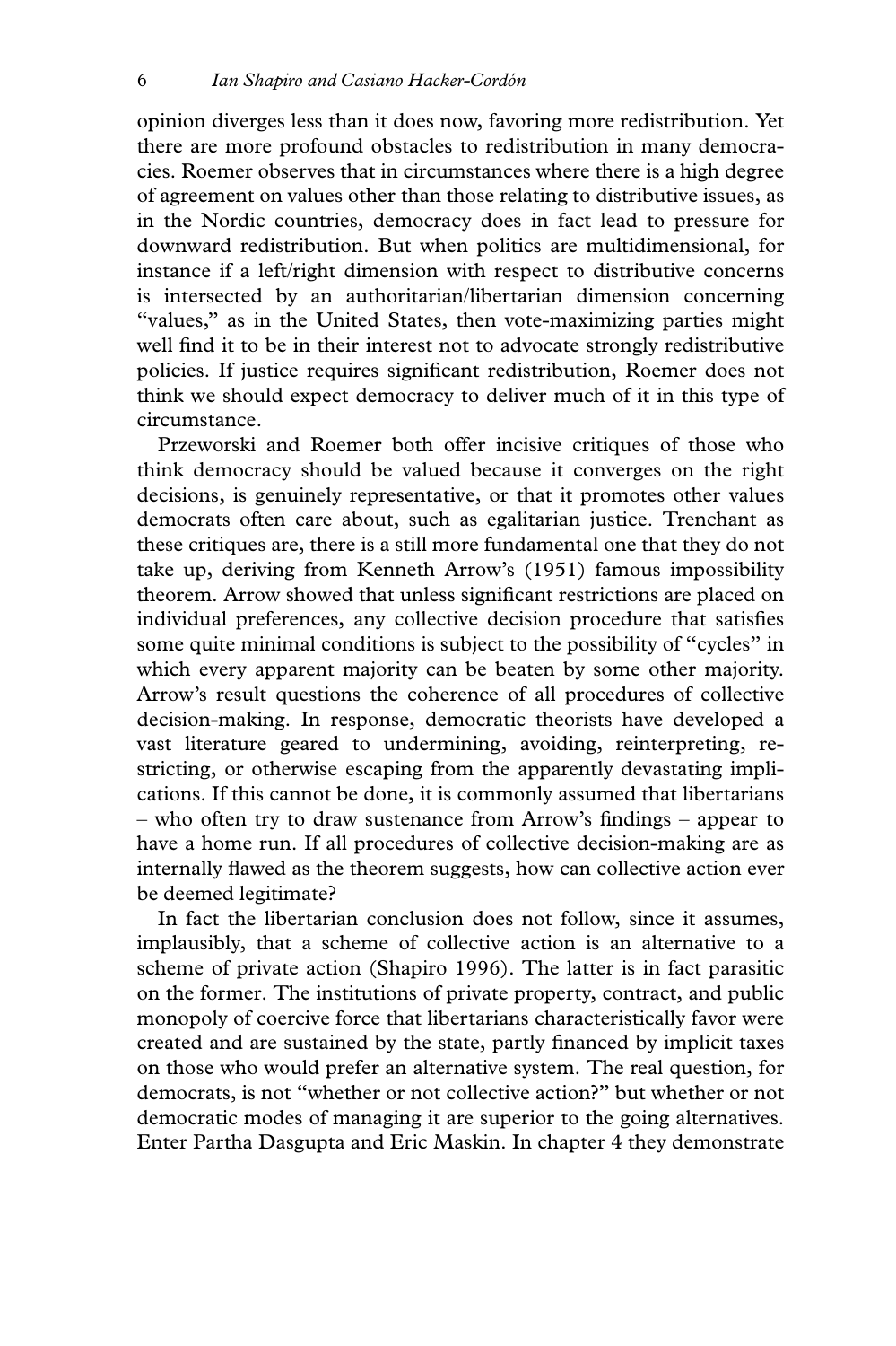that once the question is thus conceived, majority rule can indeed be shown to avoid the possibility of Arrovian cycling over a broader range of preference orderings than any other procedures of collective decisionmaking. Maskin's demonstration, in an earlier work, of majority rule's robustness in this sense was limited to cases where the population is odd, because it could not deal with populations that are evenly divided. Here Dasgupta and Maskin demonstrate that the result holds when populations are large, and the knife-edge case is thus exceedingly unlikely. Accordingly they can conclude that to the extent that Arrow identified a genuine problem for the practice of collective decisionmaking, majority rule avoids it more than the going alternatives.

Dasgupta and Maskin's defense of the reasonableness of democratic procedures of collective decision-making extends beyond the realm of pure theory. They are less skeptical than Przeworski and Roemer of general claims about democracy's ancillary benefits, but concede that benign authoritarian regimes can sometimes deliver greater benefits than do democracies. Yet they caution that the common belief that ``benevolent authoritarianism is a sure-®re route to sustained economic betterment is a belief in an incongruent object: sustained benevolent authoritarianism.'' Dictatorships are prone to turn nasty in tough times or when opposition develops, and they are subject to chronic information problems. In any case, anecdotally based observations about benign authoritarianism are not supported by systematic data. Dasgupta and Maskin note that the available evidence weighs against those who contend that democracy is a luxury good that poor countries can ill afford. While causal arguments about the relations between democracy and human well-being are notoriously difficult to establish, they leave little doubt that, statistically speaking, poor countries that enjoy greater political and civil liberties also experience greater improvements in life expectancy at birth, real per capita income, and infant survival rates (but such is not the case with literacy).

Important as competitive elections are, on Dasgupta and Maskin's view, they are not sufficient for effective democratic government. They must be accompanied by mechanisms of accountability at every level of administration, lest government be captured by powerful interest groups. They buttress this contention via an examination of collective management of local common-property resources among rural communities in poor countries. Since Garrett Hardin's (1968) seminal discussion of the "tragedy of the commons," it has been conventional to assume that common resources will inevitably be eroded by selfinterested actors. In the absence of sanctions, each individual has an incentive to overgraze the common pasture, free-riding on the collective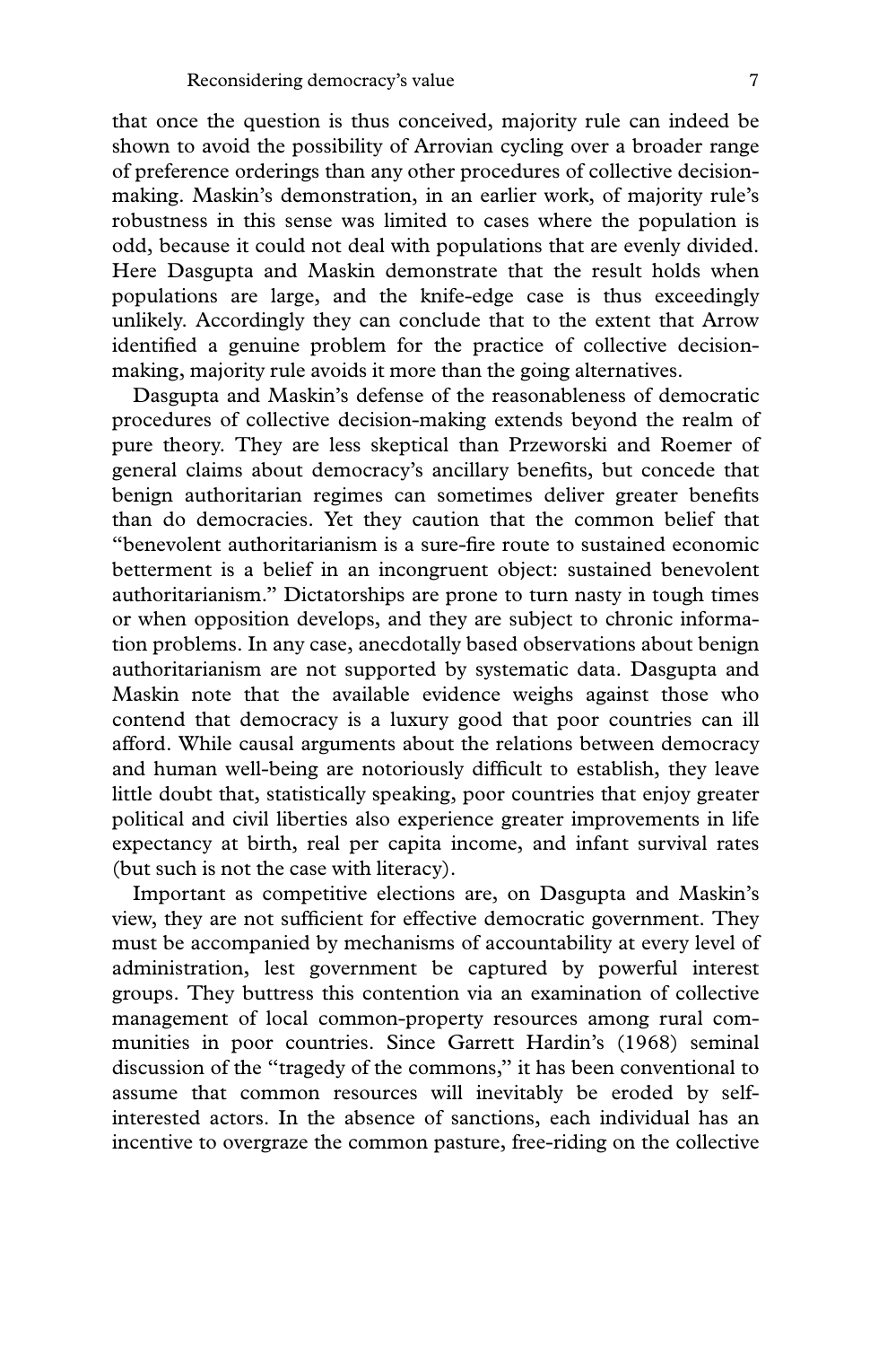bounty until it is destroyed. While Dasgupta and Maskin are skeptical of this as an argument for privatizing all common resources, they are equally skeptical of proposals to police the commons by a centralized state. The former excludes some from any access to the resources in question, while the latter assumes, unwisely, that central governments  $$ even democratic ones – have the requisite knowledge to police commons effectively. They take note of a burgeoning empirical literature which tends to show that although large-scale commons, such as ocean fisheries, rain forests, or clean air, are often eroded by the logic of individual incentives, this is not generally true of small commons which function as risk-pooling devices in poor communities. Partly because the players know one another, partly because their behavior is observable, and partly for other reasons, these communities do manage to use common resources efficiently.

Yet Dasgupta and Maskin do not idealize local communities. The systems of local norms through which commons are policed can be exclusionary, they can operate to the disproportionate benefit of some, and they can become inefficient if those who work most on commons (often women, in rural areas) and thus have the most pertinent local knowledge about them, are excluded from systems of local decisionmaking. As with national democracy, at the local level democracy works in tandem with efficiency by helping bring relevant knowledge to bear on decisions about governance. That is partly why Dasgupta and Maskin find it desirable. This leads them to argue that enlightened governments will seek to foster democracy in the procedures by which local communities regulate themselves rather than obliterate local control through either privatization or direct assertions of central power. Introducing mechanisms of democratic accountability wherever power is exercised is, in their view, the best course to pursue as far as promoting well-being is concerned. Yet they are careful to emphasize that it will not guarantee prosperity. Rather, it will encourage "the creation of a social and economic environment where citizens have a chance to thrive.''

### II Beyond minimalism

But perhaps more can be said. Perhaps democracy has predictable effects on the organization and operation of a country's economy. Pranab Bardhan takes up this much-debated question in chapter 5, also with particular emphasis on developing economies. Noting that systematic empirical evidence concerning democracy's effects on the economy is inconclusive, he tries to make the case that democracy is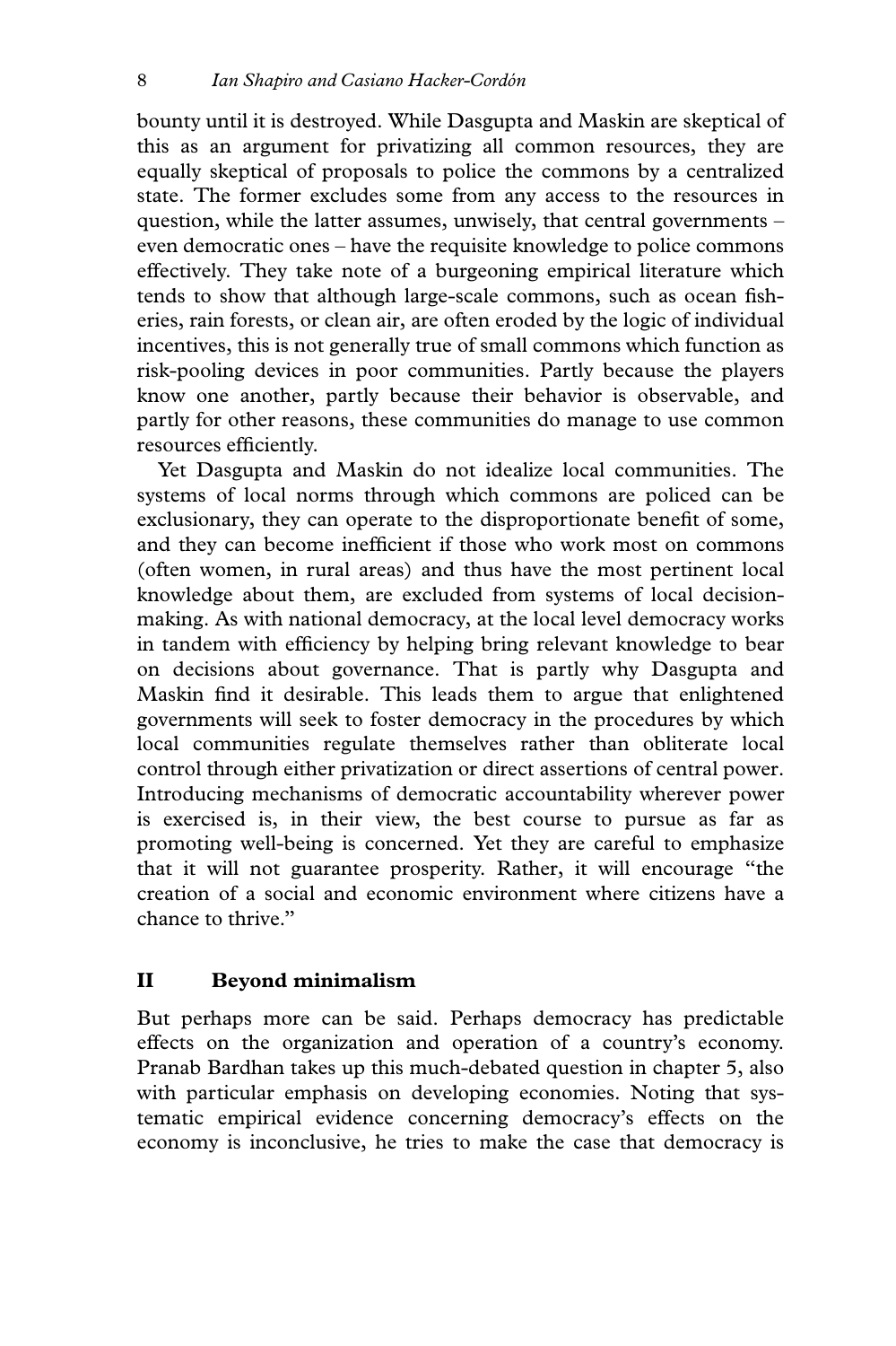more conducive to development in some contexts than in others, that different kinds of democracy may be more important at some phases of development than in others, and that, taking all the imponderables into account, it makes better sense to bet on democracy rather than against it as far as development is concerned. In the course of his discussion Bardhan shows that there is neither decisive reason nor compelling evidence to suppose democracy to be better or worse equipped than authoritarianism at solving precommitment problems that are important for economic development, that while it may be reasonable to expect less bribery in the bureaucracies of democracies, this may be more damaging to development than bribery that arises under authoritarianism, but that it is sometimes easier for authoritarian rulers to sacrifice development to other goals than it is for elected governments. He notes that democratic accountability mechanisms may be better for heading off developmental catastrophes, such as famines, than authoritarian systems, but they may be worse at dealing with endemic hunger and nutrition. "Sometimes in a democracy it seems easier to focus political attention to dramatic disturbances in a low-level equilibrium, than to the lowness of the level itself.''

Turning to the issue of what kind of democratic accountability is most conducive to development, Bardhan notes that in developing countries, where much economic activity occurs in far-flung villages at the edges of the informal sector, local political power may be most significant. Yet he notes that there are no one-to-one relationships between national democracy and local accountability. Whereas Chinese local Communist Party officials have sometimes been quite responsive to local needs, in large parts of northern India rampant absenteeism of salaried teachers in village schools and doctors in rural public health clinics results from the absence of effective systems of local accountability. Solutions to such difficulties can be hard to come by. Increasing local accountability can be regressive in its effects in inegalitarian circumstances, as in the reassertion of "states' rights" in the American context or the decentralization of financing of local schools which leads to the secession of the rich. Efforts to democratize at the local level can also destroy traditional systems of common resource management, and the new self-governing forms of local association that democrats envisage might fail to eventuate or be corrupted by agents with ulterior motives. Democratization can also lead to populist pressures for protectionism and preferential policies that benefit strategically well-placed groups. In the short term these can advance development, but in the longer term they can produce dependent interest groups that should be expected to manufacture continual pressure to abolish sunset clauses, and preserve infant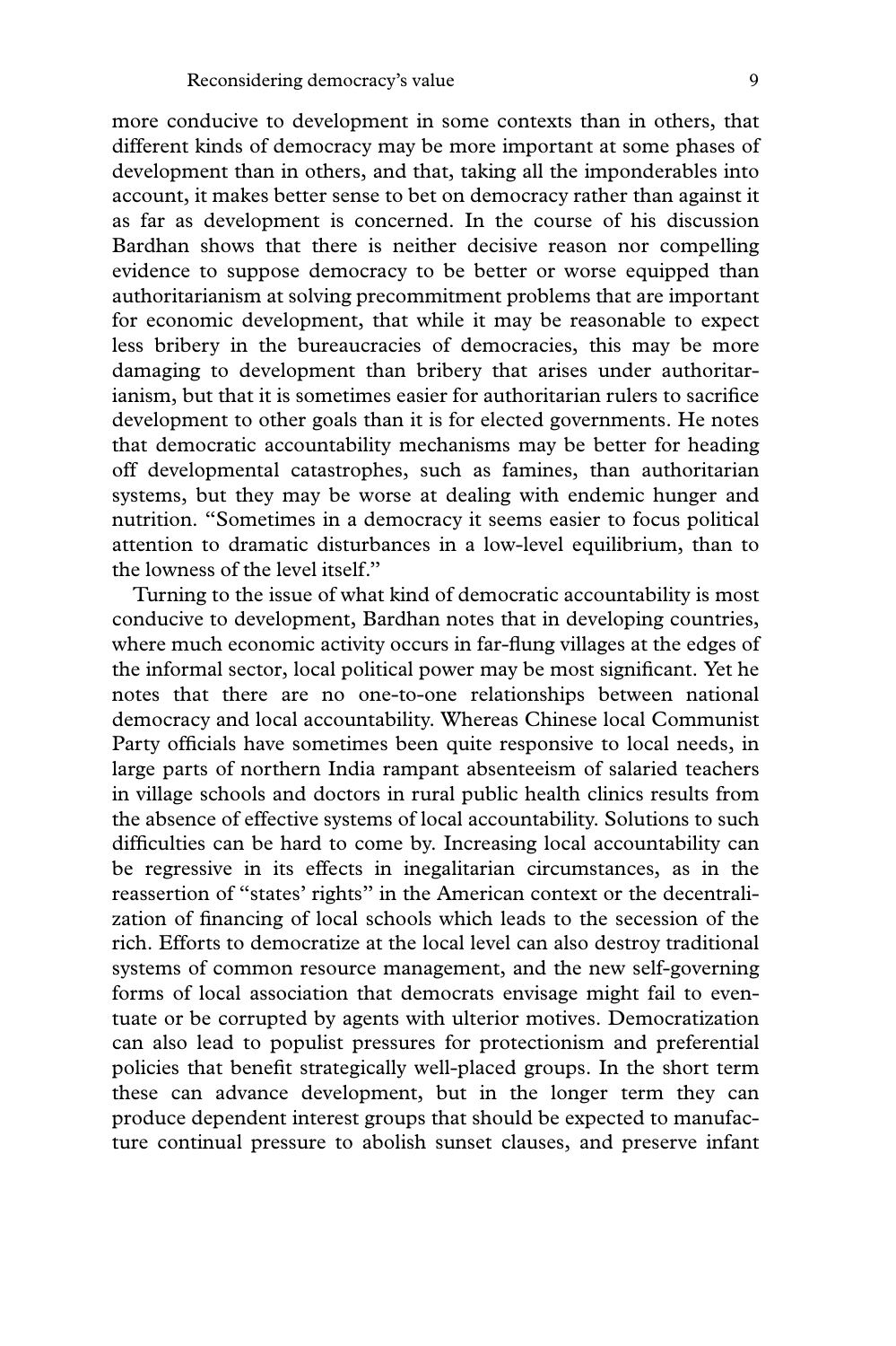industry and other remedial protections. Bardhan notes that authoritarian governments have found these pressures easier to resist than democracies when they are committed to development. But partly because there is less likely to be pressure on them to be committed to development in the first place, on balance Bardhan concludes that pressing for democracy  $-\text{without}$  romanticizing it  $-\text{ is to be preferred}$ .

It would seem, then, that in addition to democracy's inability to guarantee advances in government's representativeness or rationality and its detachment from values of equality and justice, its capacity to foster economic development is speculatively contingent at best. If so, one is bound to wonder why democracy emerged at all. Przeworski's answer to this question, it will be recalled, is that, when it can be selfsustaining, democracy offers a solution to the Hobbesian problem: it gives losers in the political process a reason not to reach for their guns; but as Margaret Levi notes in chapter 6, a rigorous argument has yet to be made establishing that democracy, thus conceived, should be expected to sustain itself rather than fall apart. Moreover, there are other solutions to the Hobbesian problem, most obviously Hobbes's own. If democracy's only contribution is that sometimes it can avoid the anarchic violence of a war of all against all, authoritarianism can achieve that result as well. The question remains, therefore, why democracy should have survived, against the odds, when it delivers so few of the goods people commonly associate with it and even its minimalist value is debatable.

This is the question Levi takes up, and reverses. Instead of asking what norms and values democracy might be thought instrumental in promoting, her concern is with the norms and values that promote democracy. Perhaps democracy is an institutional expression of other values, or it is a by-product of other purposes. If so, understanding democracy's nature and its place in the social order will require attention to those values and purposes. Surprisingly, she notes, despite the rivers of ink that have flowed in attempting to account for democracy's origins, the standard explanations fail to square with the available evidence. We have serviceable explanatory accounts of the emergence of constitutionalism, and of so-called "proto-democracy" - the limited expansion of the franchise to include elites whose involvement is sought in joint projects with the state. But this is a far cry from the mass extension of the franchise characteristic of modern democracy. Why would people seek to achieve this, and why would non-democratic rulers accede to it?

Among other things, governments seek to raise revenue and fight wars, for which they must extract both money and soldiers from the population. In principle this can be done by force, but it is costly, and in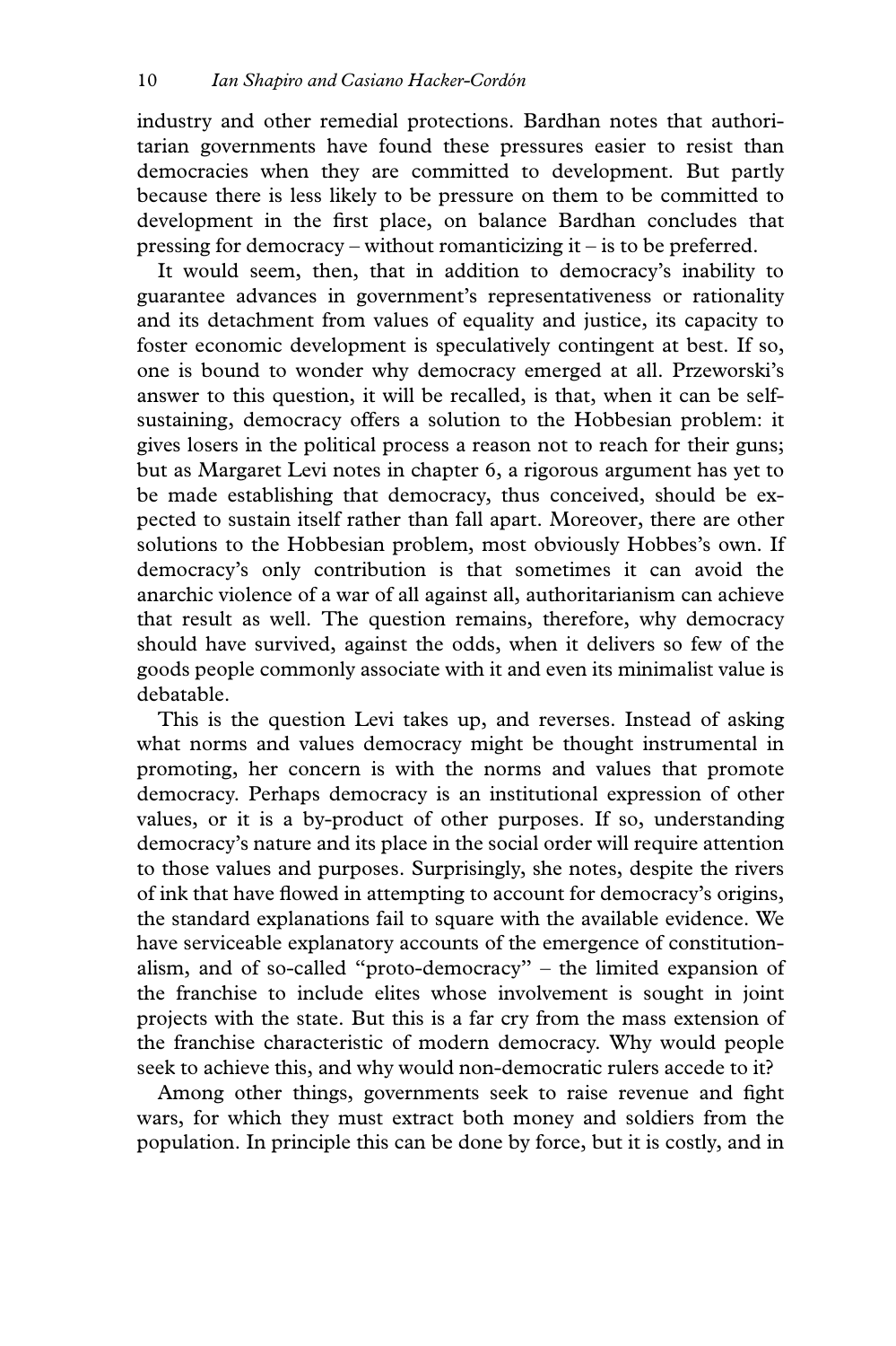some cases the required institutional wherewithal is unavailable. Levi suggests that a "contingent consent" on the part of the population can facilitate government's extraction of the relevant resources. Contingent consent involves "a norm that sometimes means a citizen will act in a way counter to self-interest but only if she is convinced that she is not a sucker within her reference group and that government actors are acting in ways that promote democracy and its long-term benefits." In Levi's view, it is the demand for egalitarian fairness that gives rise to democratic expectations. In the area of conscription, for example, governments found that insisting on universality (and thus refusing to allow discriminatory exemptions for wealthy and powerful constituents) produced more active compliance from the masses. Similarly, she argues, democratization provided "a means for popular discussion and approval of the war and conscription policy," making wars more difficult to fight without popular support but more effective when it was forthcoming. Levi proposes that we conceive of the demand for "no taxation" without representation'' in a similar fashion. Confronted with obligations to deliver up taxes, people pushed for democracy to ensure that the burden would be equitably enforced against all. Rulers discovered that the bargain was worth making because it reduced the costs of ensuring tax compliance. Democracy arises, on this account, when large numbers of unenfranchised persons control resources that the state needs, and they have a view of fairness "that implies relative equality and voice.'' If empirical research turns out to support Levi's contention, it may also shed light on a conundrum noted by Roemer: that in democracies no matter whose interests political parties actually represent, they claim to be fairly representing the interests of all.

In chapter 7 John Dunn registers skepticism at any attempts to find general relationships between democracy and development, or between democracy and the needs of governments to secure widespread compliance with their extractive ambitions. He notes that democracies have emerged as a consequence of a great many factors, among them the departure of colonial governments, the arrival of victorious occupying forces, threats of international sanctions, the loss of nerve by military rulers, and angry insurrections on the part of local populations. Moreover, he points out, claims about the relations between democracy and the extractive ambitions of governments are often so ill-specified and contradictory as to defy all possibility of systematic evaluation  $-$  as when democracies are simultaneously said both to be congenitally incapable of taxing adequately and hence fiscally profligate, and unable to resist taxing too much for redistributive or rent-seeking purposes. If there is a generalization to be had about the forces that give rise to democracy,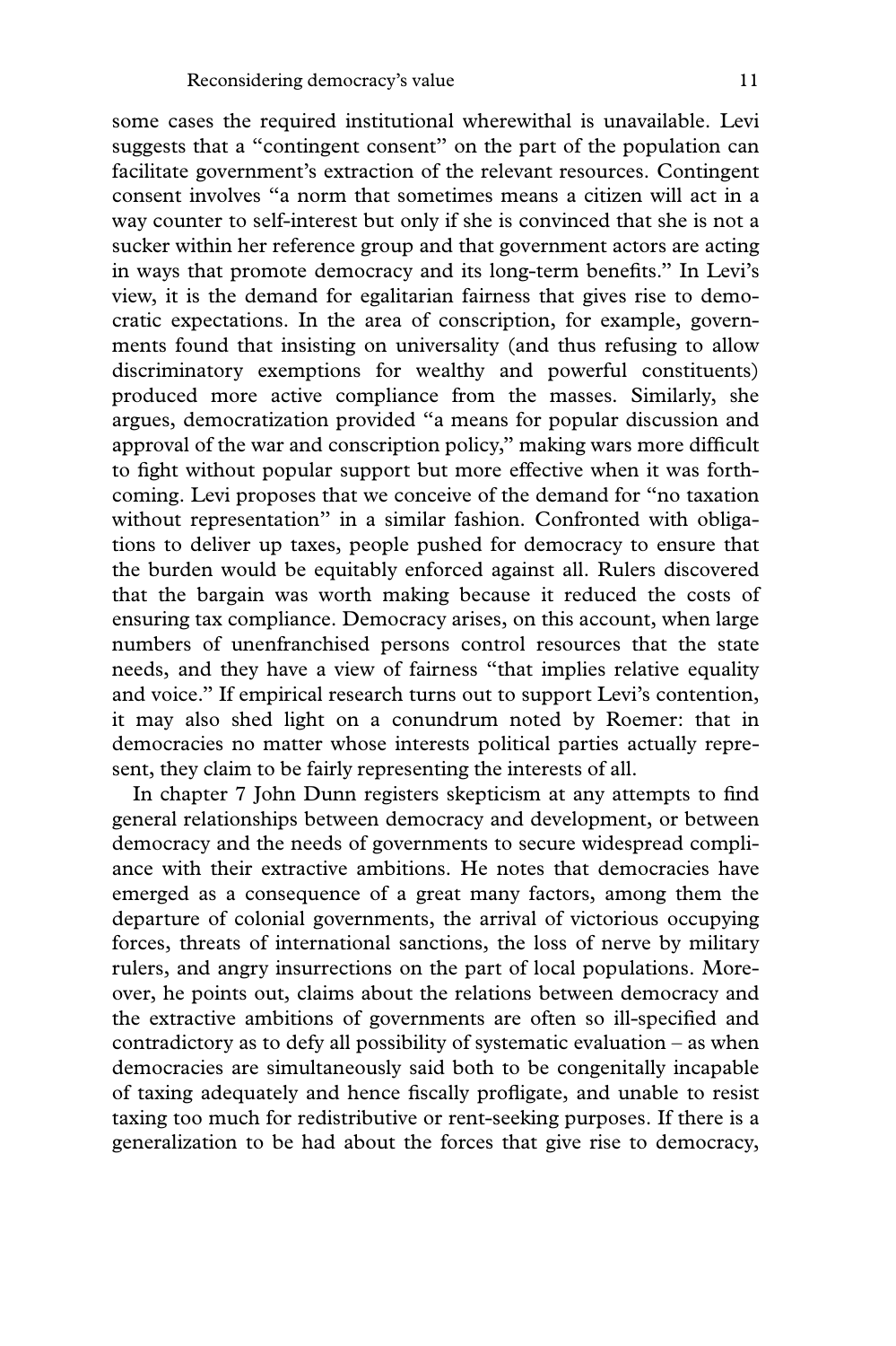Dunn thinks about it in negative terms: no such generalization is likely to be persuasive unless it includes the motivations of those who fight for democracy and create democratic institutions. On the basis of his "skeptical, historical approach which sees normative categories as inexpugnable from the understanding of political causality," we should not expect democracy to be a mere by-product of political bargaining. Important as bargaining often is in politics, those who fight for democracy typically seek something more "in which a miscellany of free agents deliberate freely with one another and choose interactively what is to be done through the apparatus of public choice.'' As a description of the way politics actually works, this is typically "impertinent," but that is because it captures a political aspiration; it is not a category of socialscientific prediction.

Important as the aspiration of those who design and manufacture democratic institutions might be, Dunn and Levi agree that on their own they cannot account for the growth of modern democracies. Much conventional wisdom in political science implicitly denies this by focusing exclusively on elite pacts as the only  $-$  or at any rate the principal – means by which democracies are brought into being. But as Levi helpfully points out, unless more widespread demands for democratic inclusion emanate from civil society, anti-authoritarian elites will have scant reason to endorse a universal franchise, let alone insist upon it. Of course, Levi could be right that democracy develops partly due to widespread expectations that the state should be made to promote egalitarian justice and fairness, while at the same time Przeworski and Roemer could be right that in fact democracies fail to do this. Indeed, part of the Schumpeterian move in democratic theory is motivated by the perception that this disjunction is real. Because democracy will not deliver on expectations about egalitarian justice and fairness, the argument goes, it is important to detach democracy from these expectations. Hence Samuel Huntington's  $(1991: 165-9)$  contention that elites who sell out on constituents' demands for social justice are more likely to consolidate democracy than those who do not, and Guiseppe Di Palma's (1990: 23) insistence that the democratic ideal should be disengaged "from the idea of social progress" if it is to endure.

Nor is it only the Schumpeterians who perceive the disjunction. As Iris Young points out in chapter 8, in recent years libertarians, communitarians, and post-Marxists of various stripes have sought to delegitimate the democratic state by appeal to similar arguments. Whereas Schumpeterians seek to diminish demands on democratic states by casting off ancillary agendas that are likely to fail in a democracy (with damaging results), these commentators think it is misguided to rely on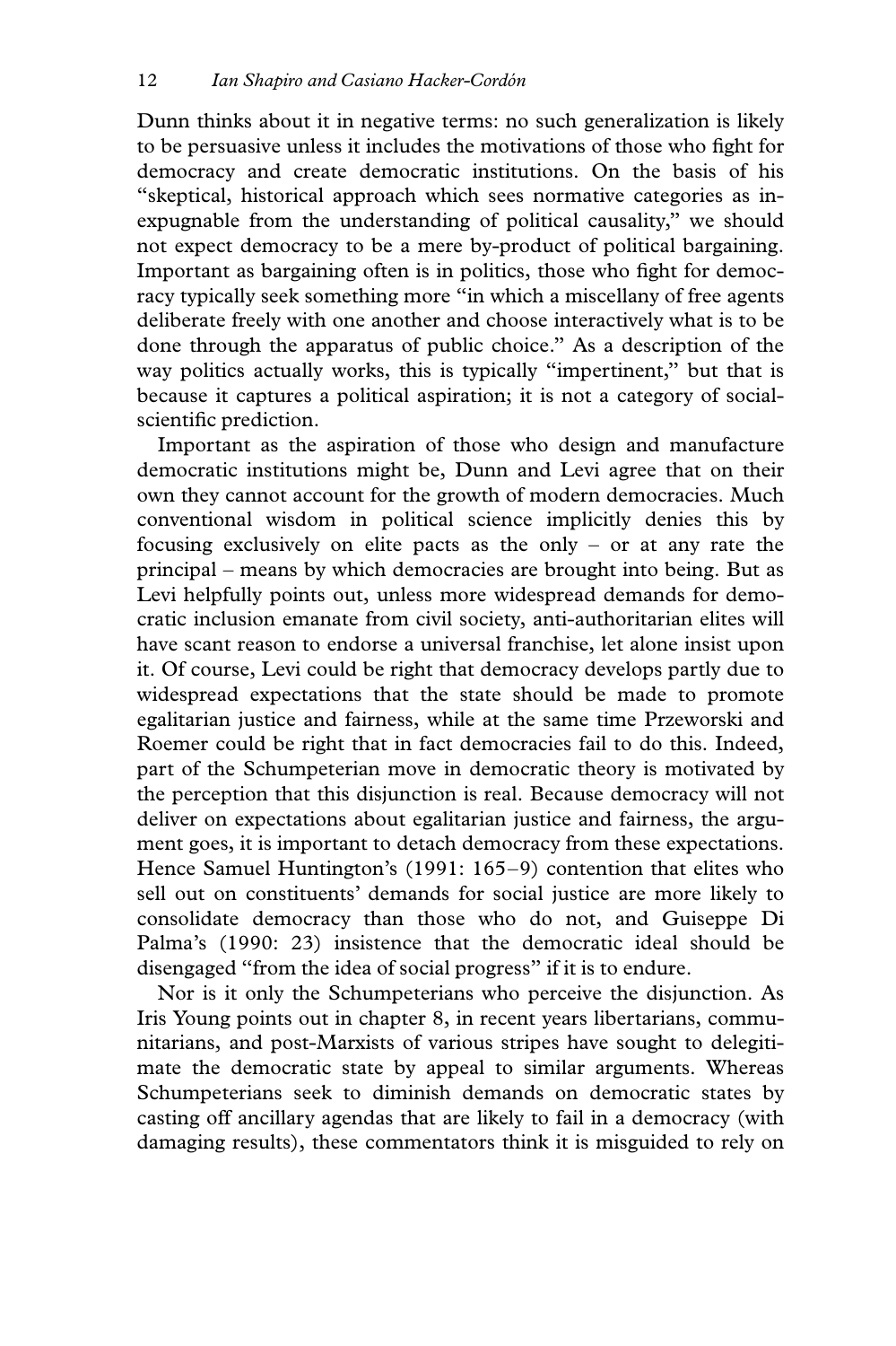democratic states as instruments for advancing such agendas for the same reason. However, they draw a different implication: that egalitarian justice and fairness is better pursued, if at all, through the institutions of civil society. Young questions this turn, arguing that we should decline the available invitations to abandon the role of a democratic state in advancing social justice. These claims generally turn on a combination of appeals to the alleged virtues of "strong" civil societies and the vices of democratic states that become hostage to sectional interests or the bureaucrats who manage them, and generally lack the capacity for efficacious action. Dismissing neither claim, Young argues instead that both are overstated and underanalyzed. On her telling, the claim that strong civil institutions promote social justice is true of some aspects of social justice and some civil institutions only.

On Young's account, social justice is about the absence of domination that promotes self-determination as well as the absence of oppression that facilitates self-development. Civil institutions are a lot better at fostering the former than the latter. Whereas self-determination often flourishes best in the voluntary contexts of human association that are characteristic of civil institutions, self-development requires the development of skills and capacities - what Amartya Sen (1992) calls "capabilities" – for which the needed resources are typically maldistributed. Particularly given the ubiquitous character of market systems and the systematic inequalities they bring with them, Young thinks it is sheer fancy to suppose that capabilities will be anywhere near as widely developed as they might be without a regulatory state geared to regulating the market, acting where it fails, redistributing through the tax system, providing and maintaining infrastructure and other public goods, and generally serving as guarantor of people's basic interests. Mindful of the arguments about the limitations of state capacity, Young cautions against misleading comparisons of state failures with civil society successes. She points out that despite the state's failures when it has embarked on totalizing ventures, it has been comparatively successful when its activities have been limited to fostering the capacities for self-development. It is in this area that a democratic state can and should promote social justice. Young would not dissent from the proposition that democratic states have often failed to do this, but for her the appropriate resulting imperative is to try to get them to do it better in future.

A conventional objection to claims, such as Young's, that democratic states are needed to prevent domination is that they can actually foster it. This is the stock libertarian critique of democratic government, although as Philip Pettit notes in chapter 9 it has been around for some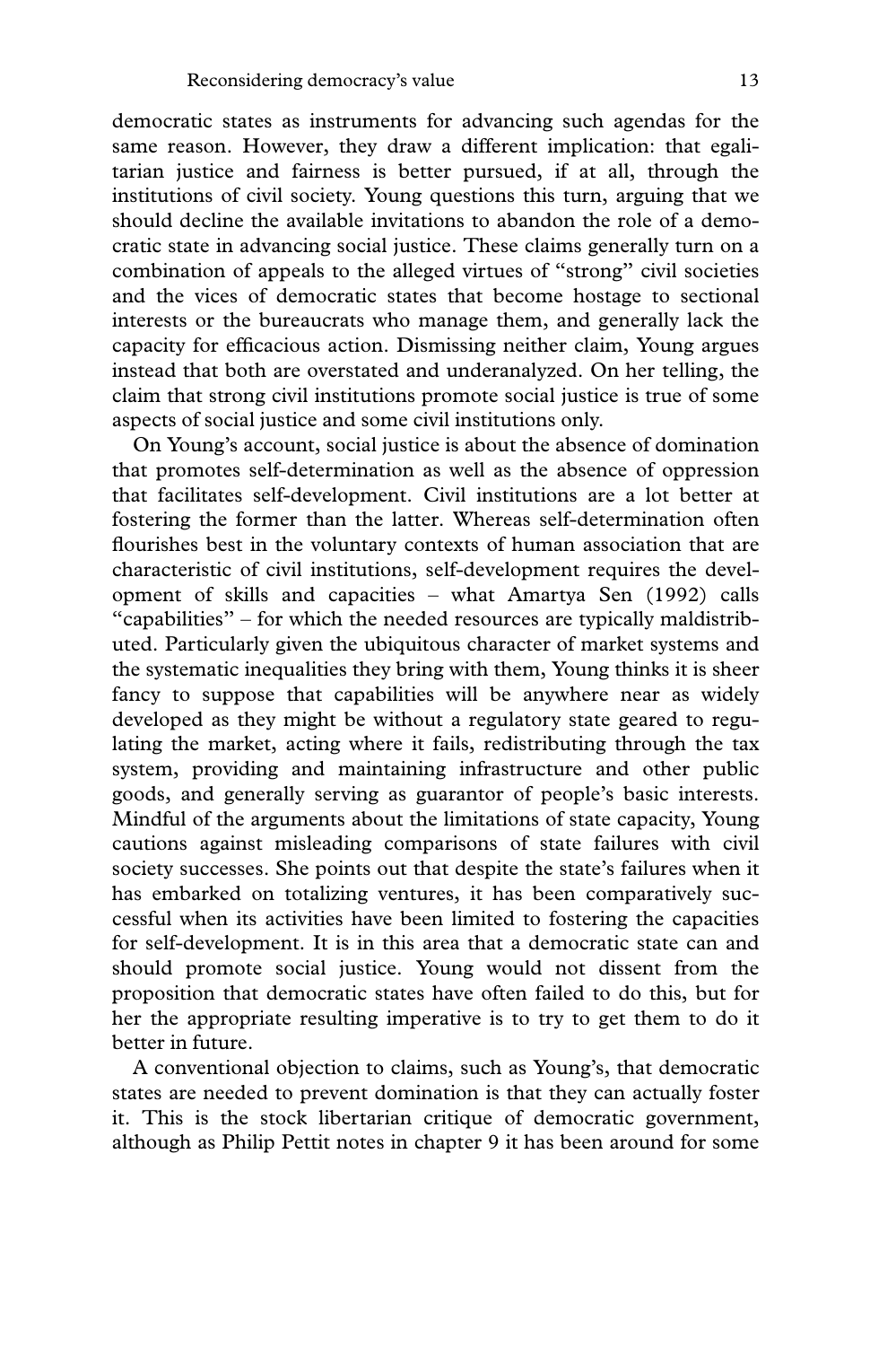time. An influential strand of political ideology in the West has persistently condemned democracy as particularly threatening to liberty at least since Sir Robert Filmer (1991 [c. 1633]: 275) insisted that "there are more laws in popular estates than anywhere else, and so consequently less liberty.'' In the nineteenth century this critique took the form of worries about majority tyranny, most commonly associated with the names of Alexis de Tocqueville and John Stuart Mill. During the second half of the twentieth century, in the wake of the post-Arrovian public choice literature, the libertarian critique has become yet more trenchant: what appears as majority tyranny might not even be that. Majoritarian processes all too easily lend themselves to capture and manipulation by well-organized minorities to advance their particular interests. On these accounts, one might be persuaded by Young's discussion of the sources of domination and oppression, yet remain skeptical that centralized authority wielded by a democratic state is the appropriate response. Instead one might conclude that the cure is worse than the disease. In addition to democracy's problematic interactions with the values of justice, equality, rationality, representation, and development, there appear to be enduring tensions between it and the demands of human freedom or liberty. No discussion of democracy's relations with other values would be complete without attending to these tensions. They are Pettit's central preoccupation.

Before one can determine whether and to what degree democracy undermines liberty, the relevant terms must be defined. With respect to liberty, Pettit counsels avoiding Isaiah Berlin's famous dichotomy between "negative" conceptions (in which freedom is regarded as noninterference) and "positive" conceptions (in which self-mastery is the motivating idea). Instead he argues for a republican conception, "akin to the negative one in maintaining that what liberty requires is the absence of something" yet akin to the positive conception "in holding that that which must be absent has to do with mastery rather than interference." Liberty consists, for Pettit, "not in the presence of selfmastery, and not in the absence of interference by others, but rather in the absence of mastery by others.'' In short, for Pettit as for Young, liberty consists in the absence of domination.

Is democracy better placed than the going alternatives to maximize liberty by limiting or preventing domination thus construed? This is the question we must answer to be able to decide whether democratic institutions can shoulder the burden Young believes that they should. To answer it, one must first settle on a particular view of democracy. Here Pettit's proffered candidate is what he describes as "contestatory democracy.'' Conventional majoritarian democracy cannot pass muster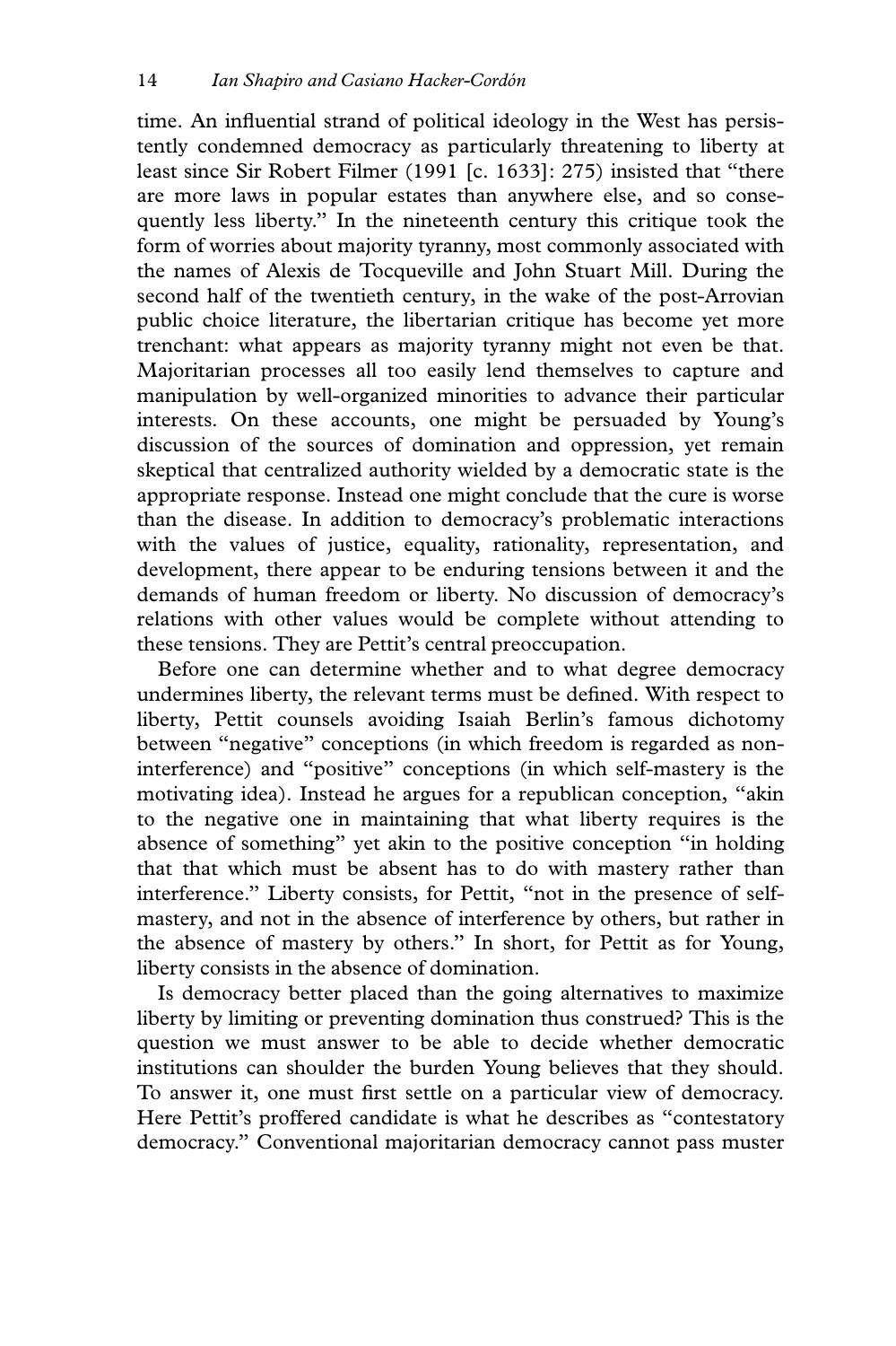from his point of view because it can indeed foster domination. Majority rule may express the will of the people, but "the people" exist severally as well as collectively and it is in their several existence that majoritarian politics threatens them with domination. Pettit is aware that the libertarian option of "not having" collective action is chimerical for reasons we have already discussed. For him the institutional design challenge for democratic theory is thus to build and sustain democratic institutions that can limit domination more than the going alternatives. His notion of contestatory democracy draws on the oppositionalist impulse in democratic theory, traceable at least to Locke's (1965 [c. 1681]) discussion of the right to resist and emphasized in the contemporary literature by Robert Dahl (1956), Barrington Moore (1989), and Shapiro (1996: chaps. 5 and 8) among others. On this view democracy is as much about the freedom to oppose collective decisions as it is to participate in making them.

Because we all have good reasons to fear domination through the actions of governments, we also have good reasons to embrace forms of democracy that can institutionalize the right to oppose those actions. Opposition here cannot mean a veto power, however. Giving individuals vetoes, is in effect, to embrace unanimity rule, privileging whatever forms of domination might be built into the prevailing status quo. Rather, Pettit has in mind a variety of institutional devices, ranging from constitutional constraints, to the insistence on publicity of deliberation and debate, to multicameral institutions that facilitate the secondguessing of legislative decisions, to fora for local consultation in which people can force a reconsideration of decisions and help "edit" them as they apply in particular cases. In extreme cases consociational solutions and even separation may be justified, if it will create populations who are better placed to participate in contestatory democracy. Pettit thinks we should be hostile to opaque institutions that undermine contestatory democracy, even if such institutions are internally democratic, as well as to apparently democratic devices such as the citizen-initiated referendum, where reason-giving is not required and the majorities that prevail are under no compulsion to reconsider their policies in light of the claims of those who are harmed by them. On Pettit's account, those who value liberty ought to comprehend it in republican terms and embrace contestatory democracy as its most feasible institutional ally. This conclusion dovetails neatly with Young's ideal of a democratic state as geared to the prevention of domination and oppression. To the charge that the cure may be worse than the disease, Pettit's answer must be that the medical metaphor misleads. The question is not: "whether collective action?" Rather it is: "what sort of collective action?" Contestatory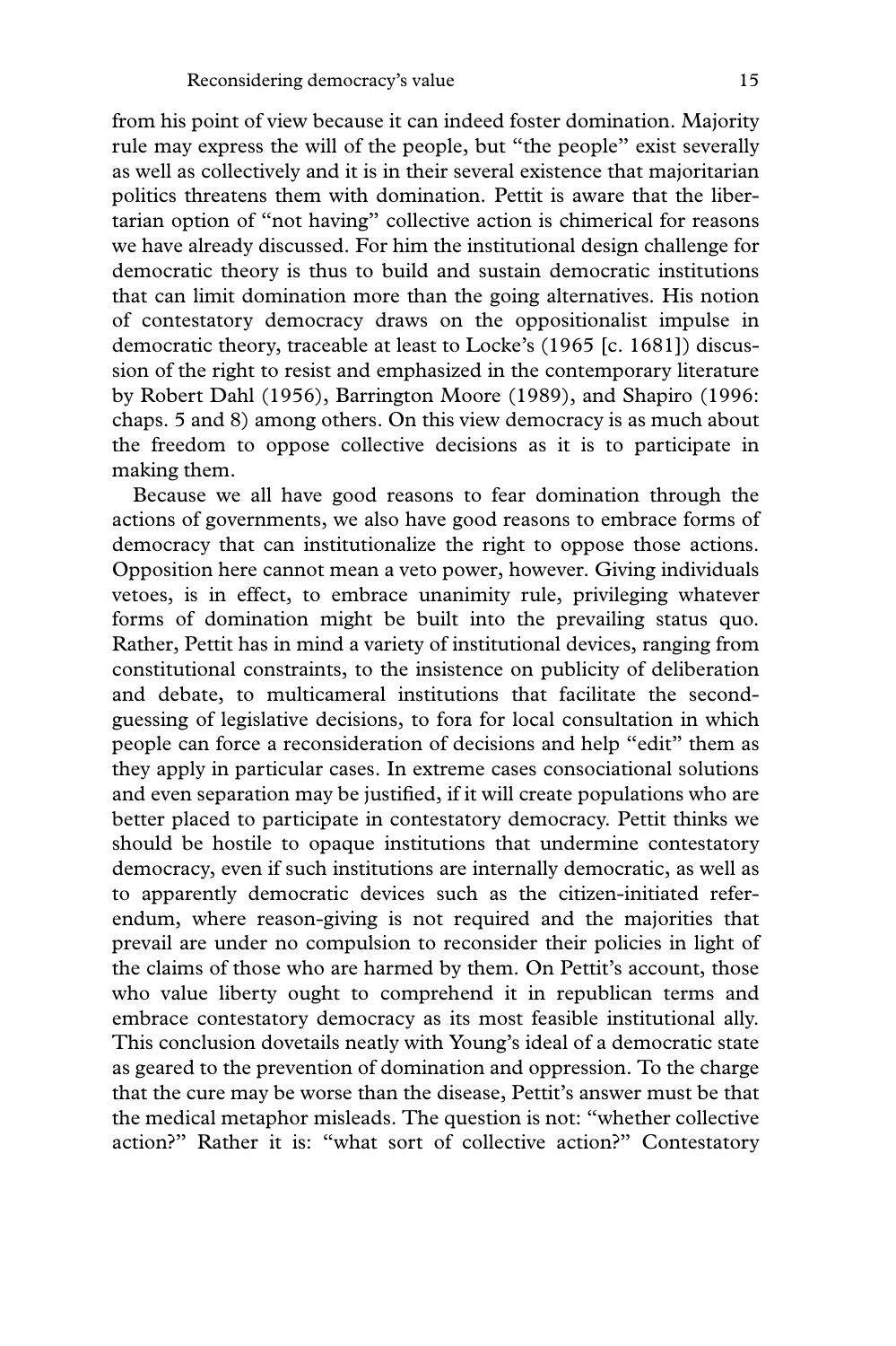democracy, he argues, is better geared than the alternatives to institutionalizing mechanisms that limit the state's potential for tyranny.

One might be persuaded that contestatory democracy is the best available device to preserve republican liberty, yet still remain skeptical that the republican conception captures every worry that champions of freedom have in mind when they question democratic politics. This skeptical stance motivates Philippe Van Parijs's response, in chapter 10, to Pettit's argument. For Van Parijs, freedom is not to be valued as an end in itself but rather as a component of justice. To get at this issue, he contrasts Pettit's account with his own view of "real" freedom, asking how the latter should be expected to fare under contestatory democracy. Van Parijs defines real freedom as a supplement to purely formal freedom in that it encompasses "the means and not just the right" to do what one may wish to do. Anatole France's famous quip to the effect that the poor are free to sleep under the bridges of Paris captures what is at stake here. Purely formal or legal freedoms, while not without value, are seldom sufficient to make people meaningfully free. When Van Parijs advocates "real freedom for all" he is calling for universal availability of the resources needed to make their legal freedoms meaningful, and he wants to know how a contestatory democracy would affect their distribution.

Van Parijs concedes that in many circumstances contestatory democracy will vindicate real freedom as well as republican freedom. After all, Pettit defines republican freedom rather robustly when he says that exercises of power will be non-arbitrary  $-$  and hence compatible with republican freedom  $-$  only if they are "forced to track the interests and judgments of those on whom they are imposed.'' Moreover, Pettit construes adequate contestation to require a significant measure of deliberation. As Van Parijs notes, theorists of deliberative democracy have generally held that, in pluralist societies, meaningful deliberation requires both strong protection of fundamental liberties and strongly egalitarian distribution of the means needed to pursue the good life. With republican freedom and its connotations construed in this expansive fashion there is evidently considerable overlap with Parijs's real freedom, so that if contestatory democracy is the best bet for protecting the former it follows a fortiori that it will often be sufficient to vindicate the latter.

But not always. Even if it falls well short of a veto power, as Pettit insists that it must, for contestatory democracy to work at all, minorities who lose in the electoral process must be able to slow down collective action significantly, effectively paralyzing government while their claims are reheard. The danger is government by filibuster, and Van Parijs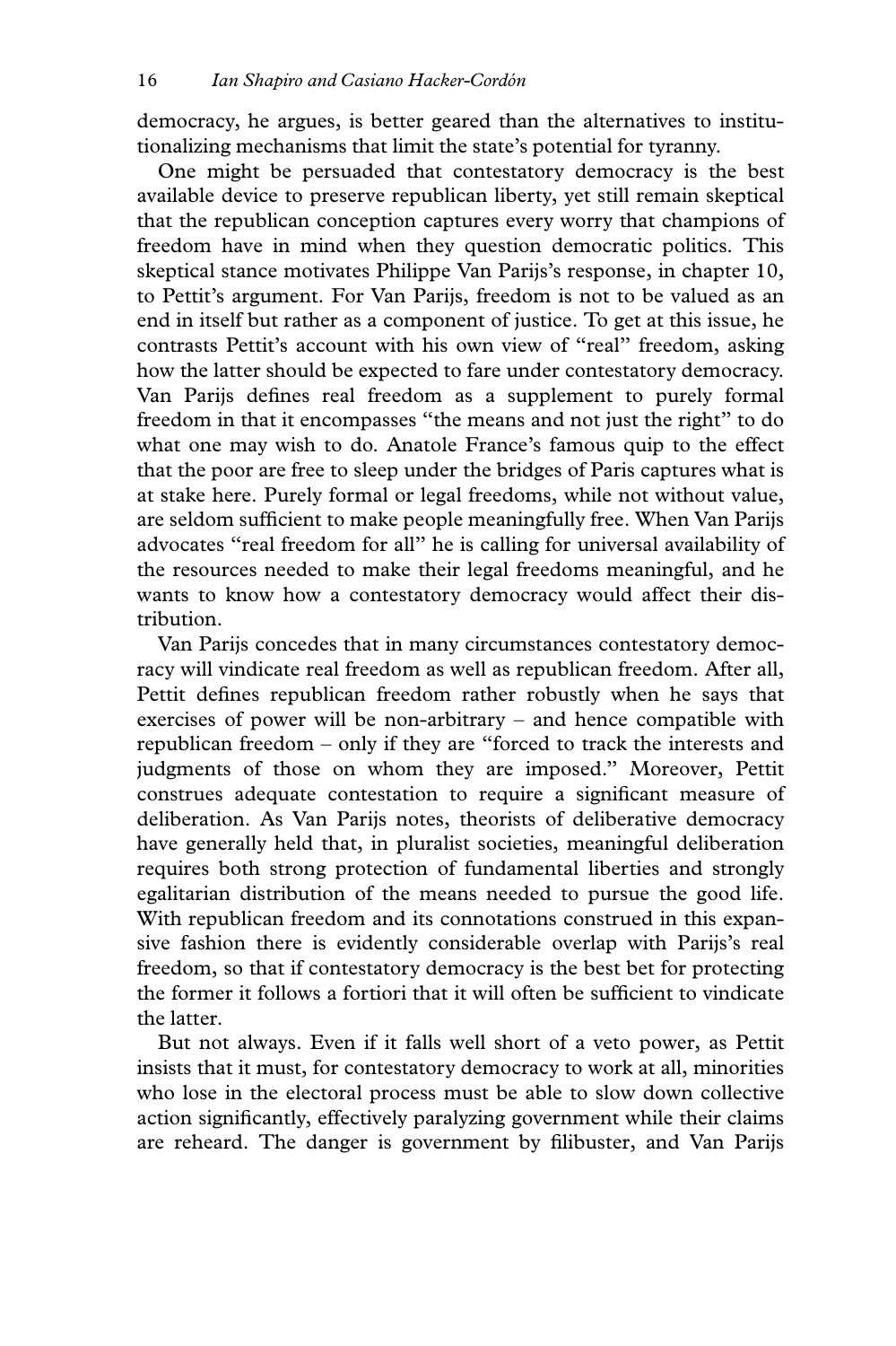points out that this would be particularly likely in multilingual polities such as Belgium or the European Union. In such settings it is more difficult for minority voices to be heard, for Pettit's consultative editing to take place, and for legislative and administrative procedures to be seen by all to be impartial. These considerations suggest that if a smoothly functioning contestatory democracy is the most important value, then preserving or developing multilingual polities such as Belgium or the European Union is a bad idea. Better to divide the world into monolingual republics which can be efficient contestatory democracies internally, and avoid the costs of achieving meaningful contestation across linguistic boundaries. South Africa now has eleven official languages. If citizens regularly invoked their rights to transact any public business in their native tongue, South Africa would be a better contestatory republic than it is now. The country would also grind to a halt, however, devoting vast public resources to achieving the required translations in the process. Yet if this potential consequence were invoked as a reason to divide up the country, the chances that the injustices of apartheid could be rectified by governmental action would be greatly reduced. The same is true in Belgium, on Van Parijs's account. Dividing the country into its linguistically more homogeneous components would mean splitting up a social security system that currently redistributes from richer to poorer areas. Furthermore, he speculates, the newly autonomous fiscal components would engage in cut-throat fiscal competition with one another, "leading to lower redistribution within each of the components.'' In short, to the extent that real freedom requires significant redistribution across linguistic lines, contestatory democracy becomes its enemy not its ally.

The debate between Pettit and Van Parijs brings us full circle. The force of Van Parijs's critique is, in effect, to suggest that contestatory democracy will work best among internally homogeneous groups that are not perceived by substantial subgroups to be beset by inherited injustices that it is part of government's job to remedy. This sounds remarkably like the sort of conditions that Przeworski argued would be needed for the classical model of democracy to operate. Yet as we noted at the outset, even the ancient polis can be held to have fitted the description only from a myopic standpoint that excludes attention to women and slaves. One wonders if there are any countries in the modern world that do not contain significant perceptions of inherited injustice, reinforced by linguistic identities and cultural affiliations.

More generally, Pettit is surely right to conceive of contestation as important to ensure that disempowered and marginalized voices are heard in any democratic process worthy of the name, but this is not the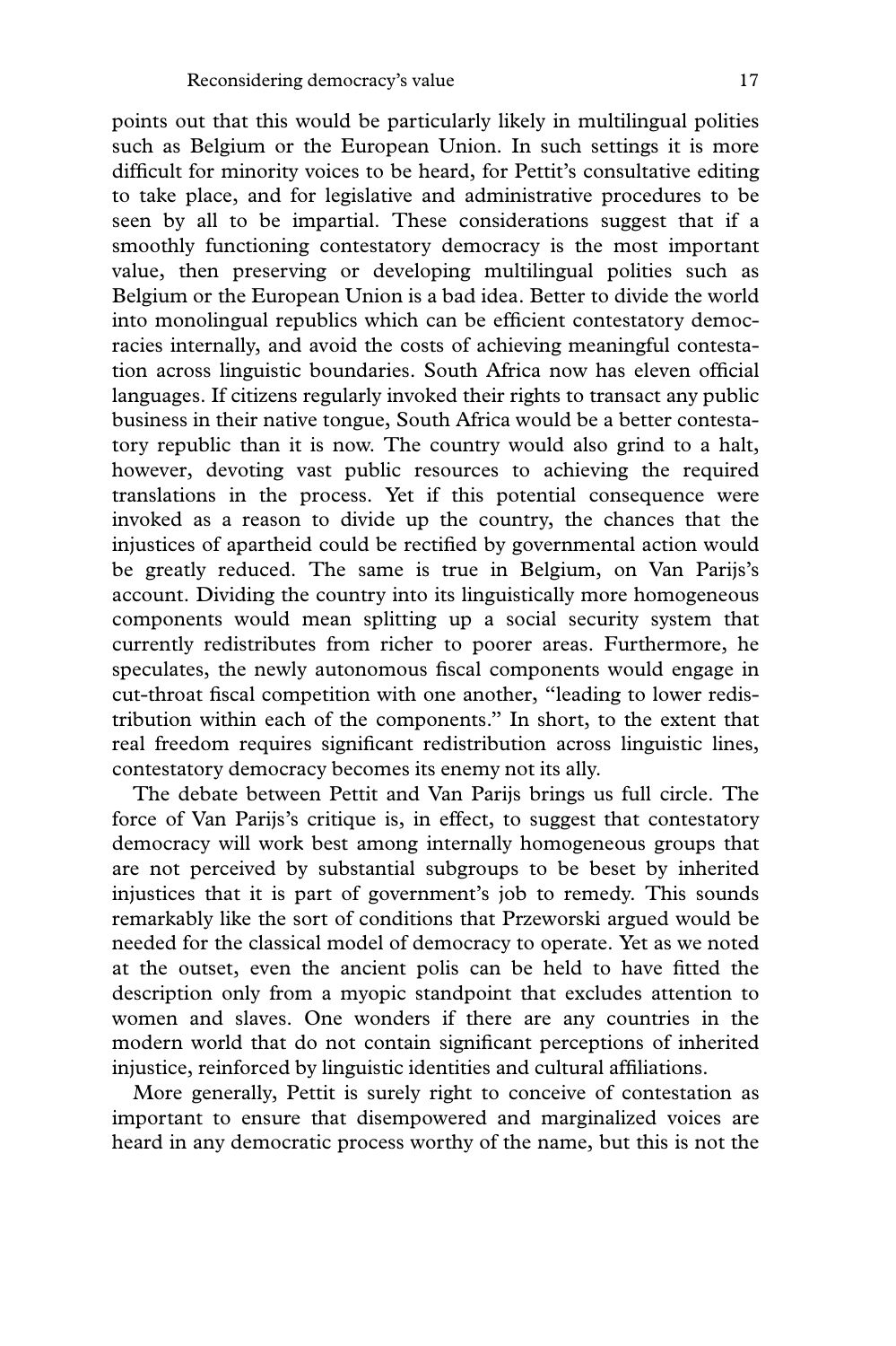only case we need to be concerned about. The difficulty is that the institutional devices he recommends for achieving this end  $-$  bills of rights enforced through judicial review, multi-cameralism, and other forms of stickiness in collective decision-making process  $-\text{ can all too}$ easily be hijacked to serve the interests of disproportionately powerful minorities rather than disproportionately powerless ones. The Lochner era in the United States, when a conservative Supreme Court acting in the name of the Bill of Rights struck down masses of redistributive and other social legislation passed by Congress, is one sobering reminder of this possibility. The Court's refusal, since its 1976 decision in Buckley v. Valeo, to allow meaningful regulation of money in American politics on the grounds that this violates the First Amendment is another. The Clinton administration's decision to dismantle large parts of the welfare system on the grounds that these can be better managed by the several states – where more effective contestatory politics can and will take place  $-$  is a third.

This is not to say that contestatory democracy is a defective ideal any more than the ancient notion of democracy was. It is, rather, to acknowledge that democratic aspirations will always be at odds with reality in a world that is riven by widespread inequalities and injustices. People find democracy appealing partly because its universalist ethic holds out the possibility of undoing, or at least mitigating, many of the evils they see around them. Nowhere has this been more obvious in recent years than in the fights against communism and apartheid, where people demanded meaningful rights of democratic participation as engines for transforming their societies away from appalling cumulative effects of arbitrary power. That democracy gains popular legitimacy from the promise it holds out in this regard cannot be surprising. Why else would people want it, if not to make the world, if not better, at least less bad? That democracy typically fails to deliver fully in this regard  $$ that it remains, perhaps forever, something of an impertinent ideal  $$ should be no less surprising. Democracy invariably disappoints. But if we respond to this reality by abandoning the aspirations people associate with democracy, the danger is that we will end up with an ideal that will not merit enduring allegiance. Przeworski is right that the benefits of minimal democracy are manifest in circumstances where it is absent; but once minimal democracy has been established, people will inevitably expect, and demand, more from it than peace. The challenge remains, therefore, to come up with forms of political organization in which the chasms between democracy's promise and its disappointments can be bridged better, and more often.